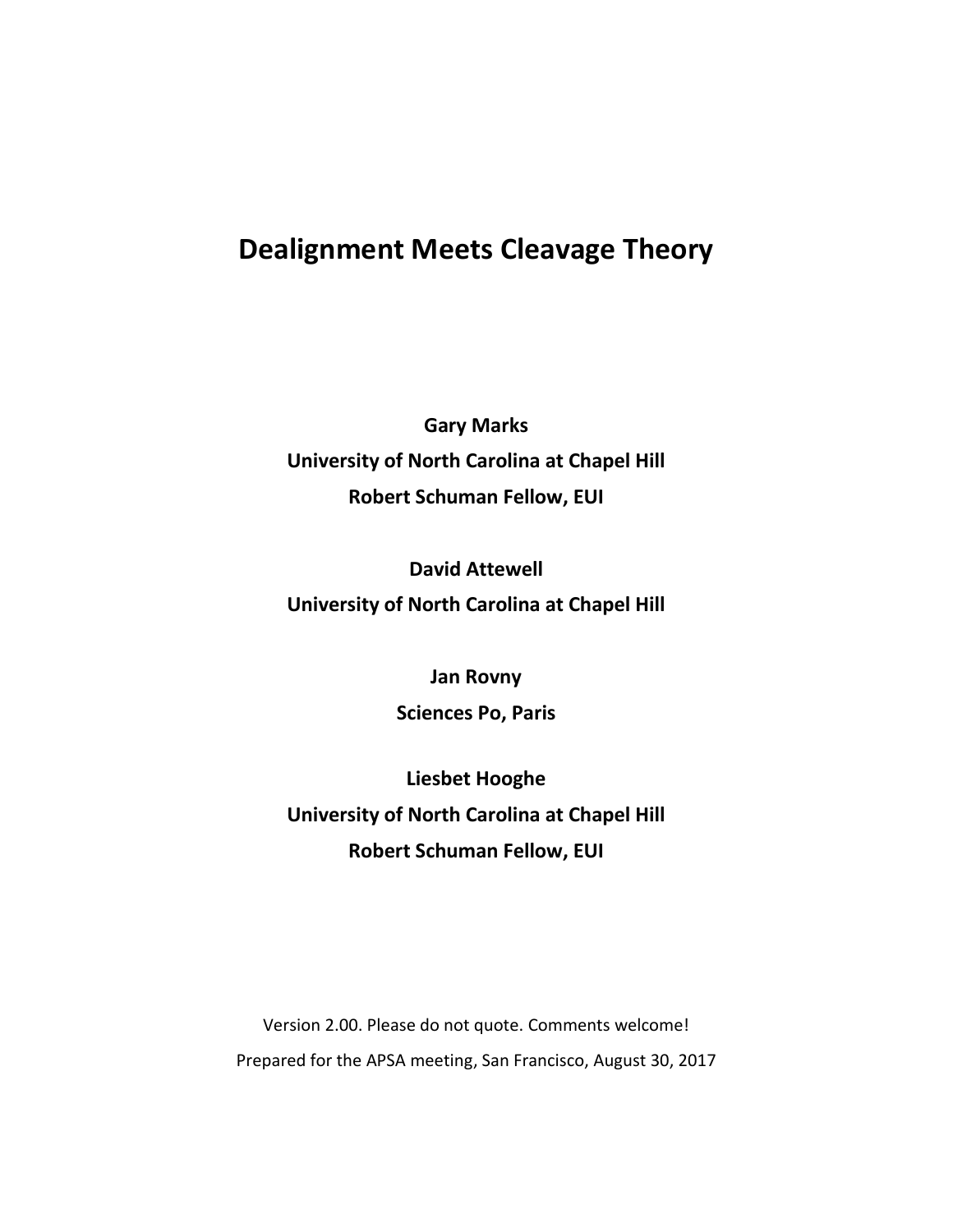The issues of immigration and European integration raise fundamental questions about the social structure of politics. These issues are part of a deep divide about the meaning and implications of national community that has gained huge salience in western societies. Many use the term *tribal* to describe the divide. To what extent is political conflict over transnationalism a social as well as a cultural phenomenon?

The answer to this question bears directly on our understanding of party competition. Is the new dimension of conflict more than just a dimension on which individuals and political parties have preferences? Is the conflict evidence of dealignment, of diminishing association between party competition and social structure? Or is this a new cleavage that involves conflict among socially distinctive groups?

Our analysis is in three steps. The next section discusses alternative ways of coming to grips with the decline of the classic cleavage model. The following sections set out expectations for why and when political parties have socially distinct constituencies. We then measure and explain the extent to which contemporary European political parties are structured by higher education, occupation, rural/urban location, religion, and gender. We find that cross-sectional and generational variation in the social structure of political parties and party families is in line with neo-cleavage theory.

### **Dealignment or a new divide?**

The point of departure for contemporary theorizing of party competition is the decline of the historical cleavages famously described by Lipset and Rokkan in their 1967 paper (Dalton 2014: 155-82; Dalton, Flanagan, Beck 1984; Franklin et al. 1992; Knutsen 2004, 2006; van der Brug 2010). The decline appears to be over-determined. The closed social milieus that bonded voters to parties no longer exist. The decline of religion, the diversification of working life, and greater occupational and spatial mobility have weakened the social ties that bind individuals to traditional social strata. Individuals lead lives that are only tenuously encased by durable and homogenous social groupings. Trade unions have declined. Fewer people go to church. Economic transformation has muddied the class divide. The proportion of the workforce in blue-collar manual jobs has fallen with the rise of service and professional employment. The intensity of the religious and class cleavage has been softened as mainstream parties have moderated positions. Socialist parties no longer wish to abolish wage labor. Religious parties accept that the state is secular. Social change points in the same direction. Mass education has increased political sophistication and this arguably loosens the effect of social background while enhancing individual choice. Voters have gained cognitive capacity to make their own choices, to act on their political preferences as individuals, rather than members of a group. Education, in short, releases a person from the chains of inherited social structure. Because these trends are temporal, their effect increases with each new generation of voters (van der Brug 2010; Walzcak, van der Brug, de Vries 2012).

There are two ways of making sense of this. One is to conceive the decline of traditional cleavages as part of an ongoing process of dealignment in which political choice becomes short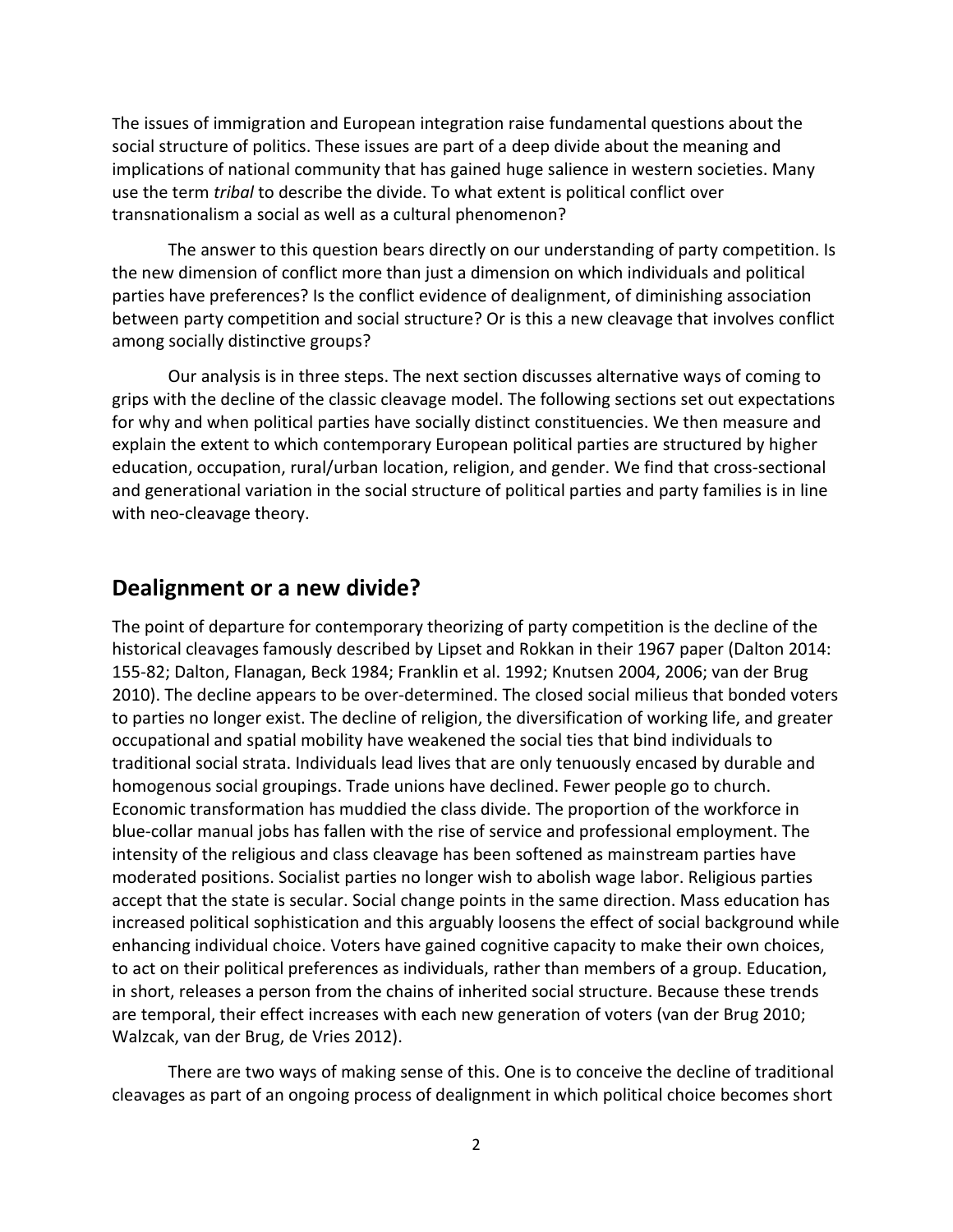term, oriented to particular issues and personalities that have little to do with a person's sense of self. Political preferences become a matter of individual choice. Political parties compete to attract voters by strategically framing manifestos, making populist appeals, and having appealing candidates. In short, dealignment produces destructuration in which political parties are no longer tethered to particular social groups, but fish for voters in a viscous political environment.

Alternatively, a broad stream of literature argues that the weakening of traditional cleavages does not presage dealignment, but is a phase in the re-articulation of political conflict (Inglehart 1977; Kriesi 1998; Kriesi et al. 2006; Bornschier 2010; Hooghe and Marks 2017). This literature proposes that new issues have come on the agenda that are oriented around values. It claims that cultural issues—post materialism, values of individual choice, immigration—have produced a dimension of political conflict that is only loosely associated with traditional leftright competition. Lipset and Rokkan hint at this when they write that "The welfare state, the spread of the 'car and TV' culture, the educational explosion – all these developments have placed the governing authorities under increasing strains and made it very difficult for the old working-class parties to retain the loyalties of the younger generation" (Lipset and Rokkan 1967: 55). Later, Lipset emphasized the divide within the traditional left, and in much cited work, Inglehart (1971: 991; also 1977) diagnosed a "transformation … in the political cultures of advanced industrial societies, [which] seems to be altering the basic value priorities of given generations, as a result of changing conditions influencing their basic socialization." In his work on green parties and social democracy, Kitschelt (1988, 1994) relates these patterns of value change to transformations in the party political landscape. In his Stein Rokkan lecture, Kriesi (1998: 180) highlights "the emergence of yet another new cleavage – the cleavage opposing the new middle class winners of the transformation of Western European societies to the group of losers of the very same process." Inglehart and Norris (2016: 4) observe that "the silent revolution launched in the 1970s seems to have spawned a resentful counter-revolutionary backlash today."

Whether to call this new divide a cleavage is a matter of debate. To say that a divide is cultural does not settle whether it has a basis in social structure. Values and social structure can be complementary explanations for political conflict. Cleavage theory theorizes an intimate connection between values and social structure. It conceives value conflict as structured by social divides that have a lasting impact on the formation of social movements and political parties (Bartolini and Mair 1990). These divides arise from large-scale processes that shape the lives and the livelihoods of those in a society. Lipset and Rokkan (1967) identify three: the building of national states across Europe from the sixteenth century, the emergence of Protestantism in northern Europe from the seventeenth century, and the industrial revolution from the nineteenth century. Each of these produced a distinctive divide with remarkable durability, which so impressed the originators of cleavage theory that they used the unfortunate term "freezing" to describe their impact.

Old divides may lose the power to shape human relations as the socializing effect of prior institutions attenuates from generation to generation. As prior divides exhaust their shaping force, there is the ever-present possibility that a new cleavage arises to overlay the old.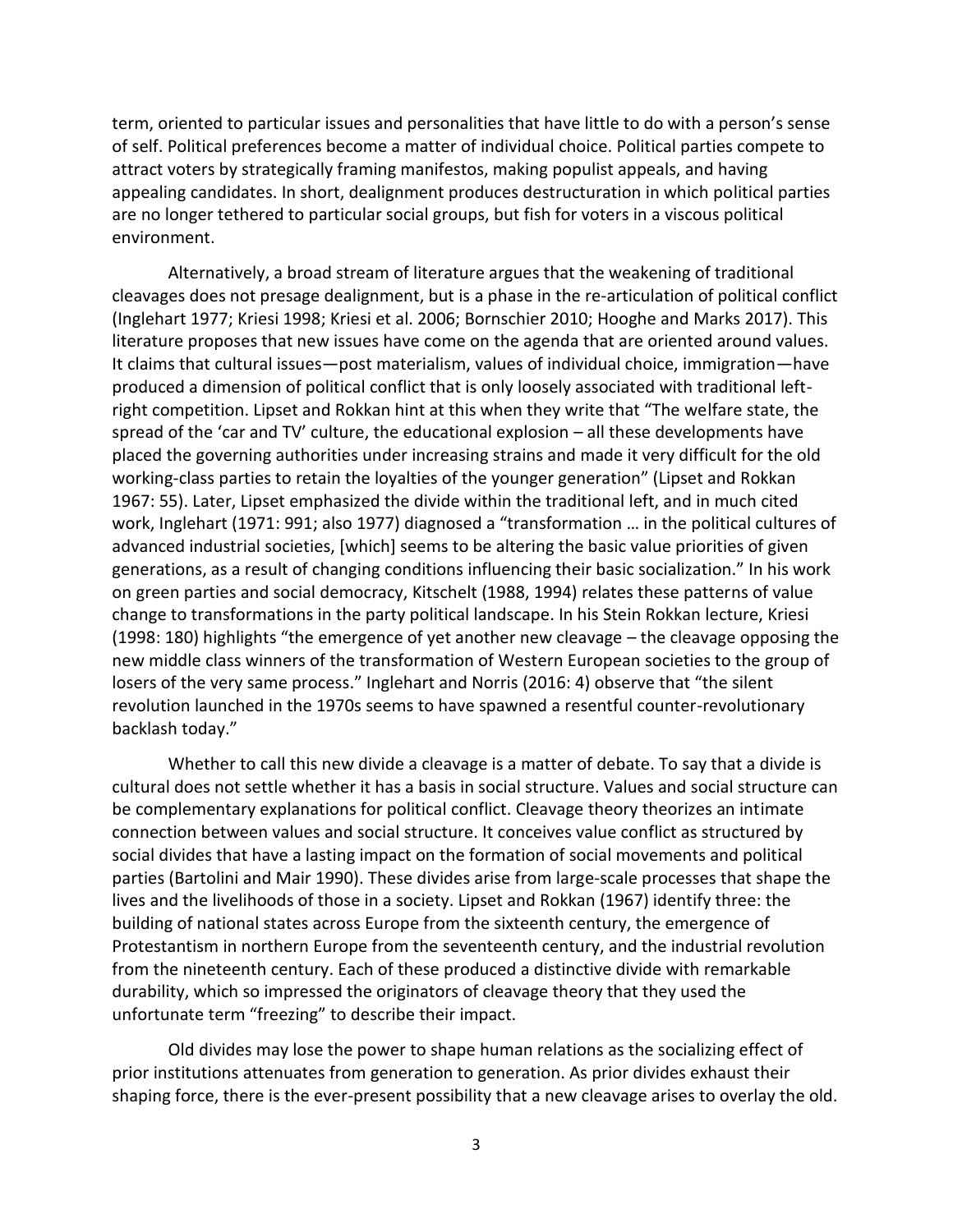The organizations that reinforced the religious and class cleavage have declined, but there is reason to suspect that political parties competing on the new cultural divide have distinct constituencies with recognizable social characteristics. We sketch the processes that produced the new divide below, and use this as a point of departure for refining and testing cleavage theory.

### **A transnational cleavage**

 $\overline{\phantom{a}}$ 

At the core of the contemporary cultural divide is a sharp and prolonged rise in transnationalism with profound social and economic consequences. Transnationalism advanced in a series of reforms following the Reagan-Thatcher regimes that opened up western societies to greatly increased levels of immigration and trade. In the process, and particularly in Europe, the architecture of political life was transformed. The Maastricht Treaty, reconceiving the bulk of Europe as a political union with common citizenship and a single currency, was negotiated from 1990 and signed in 1993. The North American Free Trade Agreement was signed in 1992. The World Trade Organization came into existence in 1994. Ten Eastern European countries began negotiations to join the EU in the early 1990s. From this time to 2008, major indices of transnationalism, include foreign investment, trade, and immigration have grown at rates greatly in excess of their domestic corollaries. The result has been a rapid increase in international economic exchange over the past three decades, vastly increased immigration resulting in intermixing of culturally distinct peoples, and a decline of national sovereignty, most stark in Europe.<sup>1</sup>

Transnationalism has become politically combustible because immigration, trade, and international organization are *political* choices that profoundly affect the lives of both those who enjoy the benefits of openness, and those who suffer it. Immigration is a lightning rod. The intermixing of peoples with contrasting beliefs, norms, and behavior has the potential for intense conflict. To this one may add the economic consequences of the transnational cleavage. Immigration, European integration, and trade tend to benefit those with access to human and financial capital, while those who lack capital experience greater competition for jobs and housing.

Whereas occupation underpinned the class struggle, education appears to be the key to the transnational cleavage. This is so for two reasons. First, higher levels of education are associated with attitudes sympathetic to transnationalism, including tolerance for ethnocultural diversity and European integration (Ceobanu and Escandell 2010; Hakhverdian et al. 2013; Hainmueller and Hiscox 2007). Second, education is a path to economic security in a transnational world for the vast majority who do not have the luxury of rich parents. It is worth

 $1$  Our analysis builds on a growing literature that investigates the politicization of trade, immigration, and international organization. See e.g. Burgoon 2009; Caporaso and Tarrow 2009; Conceição-Heldt 2013; Ecker-Ehrhardt 2014; Hainmueller and Hopkins 2014; Hainmueller and Hiscox 2006; Higgott 2000; Hooghe and Marks 2009; Hutter et al. 2016; Kay 2015; Kaldor 2000; Mansfield and Mutz 2012; Morgenstern et al. 2007; Rathbun 2012; Rixen and Zangl 2013; Teney, Lacewell, de Wilde 2013; Zürn et al. 2012.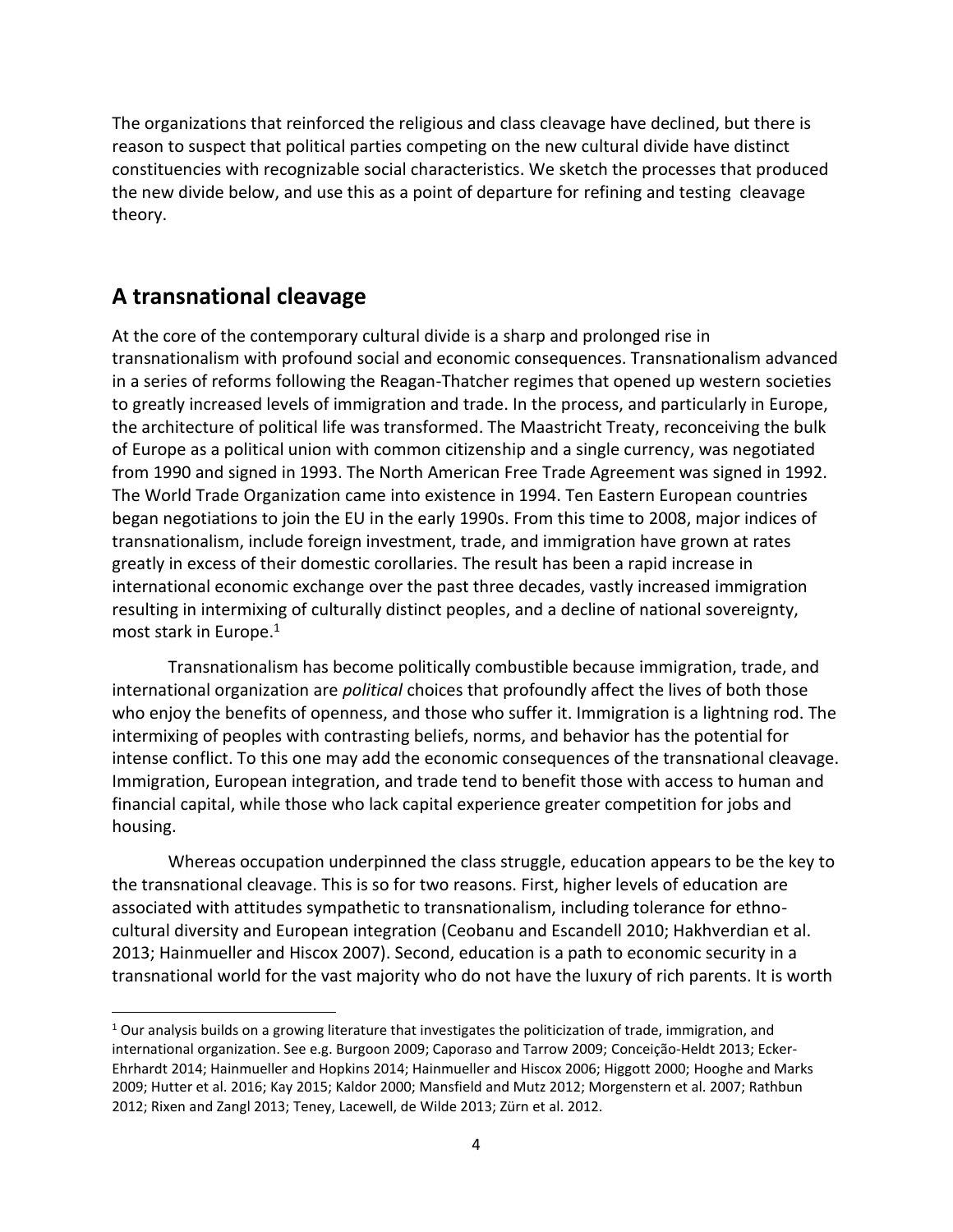noting that education appears to be influential not for what it does, but for what it signifies. Panel studies find that experiencing education has little effect on a young person's political affinities over time (Kuhn, Lancee, and Sarrasin 2017; Lancee and Sarrasin 2015). Rather, education is a marker. It tells us about a person's station in life, about the benefits that can be conveyed by one's parents, and about how a person was raised—in short, it tells us something important about a person's social and material background.

A political party competing on the cultural or  $GALTAN<sup>2</sup>$  cleavage can be also expected to be occupationally distinctive (Häusermann and Kriesi 2015). Professionals—e.g. managers, teachers, nurses, doctors, social workers—exercise discretion at work and are engaged in face to face relations with diverse others in which social skills are important. Such people tend to have GAL values, whereas manual workers, low-grade service workers, and those whose work is chiefly technical tend to be less GAL and more TAN. This is reinforced by an economic logic. Manual workers, in contrast to professional workers, are precariously placed in the international division of labor when they produce traded goods in competition with former peasants from third world countries. For those who have financial or social capital, immigration from neighboring counties is a source of cheap labor. For those who sell their labor, it increases competition. For these reasons, the effect of the transnational cleavage cuts across the class divide, producing radical TAN parties that challenge socialist parties for the allegiance of workers. Lipset once noted that a signal attribute of socialist parties was to turn those towards the bottom of society in an internationalist cosmopolitan direction. Political parties have arisen on the new divide that do just the opposite.

These are the chief ways in which social background lies behind the cultural divide. Education and occupation are not merely choices that a person makes. They are increasingly related to inherited factors, and they shape a person's life, who she works with, who her friends are, and in an increasing number of cases, who she marries. While it is true that the incidence of organizational membership has declined, social networks of friends, family or coworkers may have a similar effect in reinforcing political preferences (Fitzgerald 2011; Kuhn 2009; Zuckerman, Dasovic, and Fitzgerald 2007).

In addition, one might expect political parties on the transnational cleavage to be distinguished by location, gender, and age. Cities have always been known for trade, the flow of ideas, and cultural openness. A nine-country comparative study concludes that "Identical social groups living in metropolitan places with distinct interests and lifestyles behave in starkly different ways" (Sellers et al. 2013: 419; 448-9). Radical TAN parties do exceptionally well in small towns and suburbs that are ethnically less diverse and economically peripheral, while green parties do best in cities.

Recent literature observes that public opinion is sharply divided on immigration, European integration, and transnationalism (de Vries 2017; van Elsas et al. 2016; Hooghe and Marks 2009; Inglehart and Norris 2016; Rooduijn, Burgoon, van Elsas, van de Werfhorst 2017).<sup>3</sup>

 $\overline{a}$ 

<sup>&</sup>lt;sup>2</sup> GAL (green, alternative, libertarian) vs. TAN (traditional, authority, national).

<sup>&</sup>lt;sup>3</sup> For a recent overview of research examining attitudes on immigration or immigrants and European integration, see Kentmen-Cin and Erisen (2017).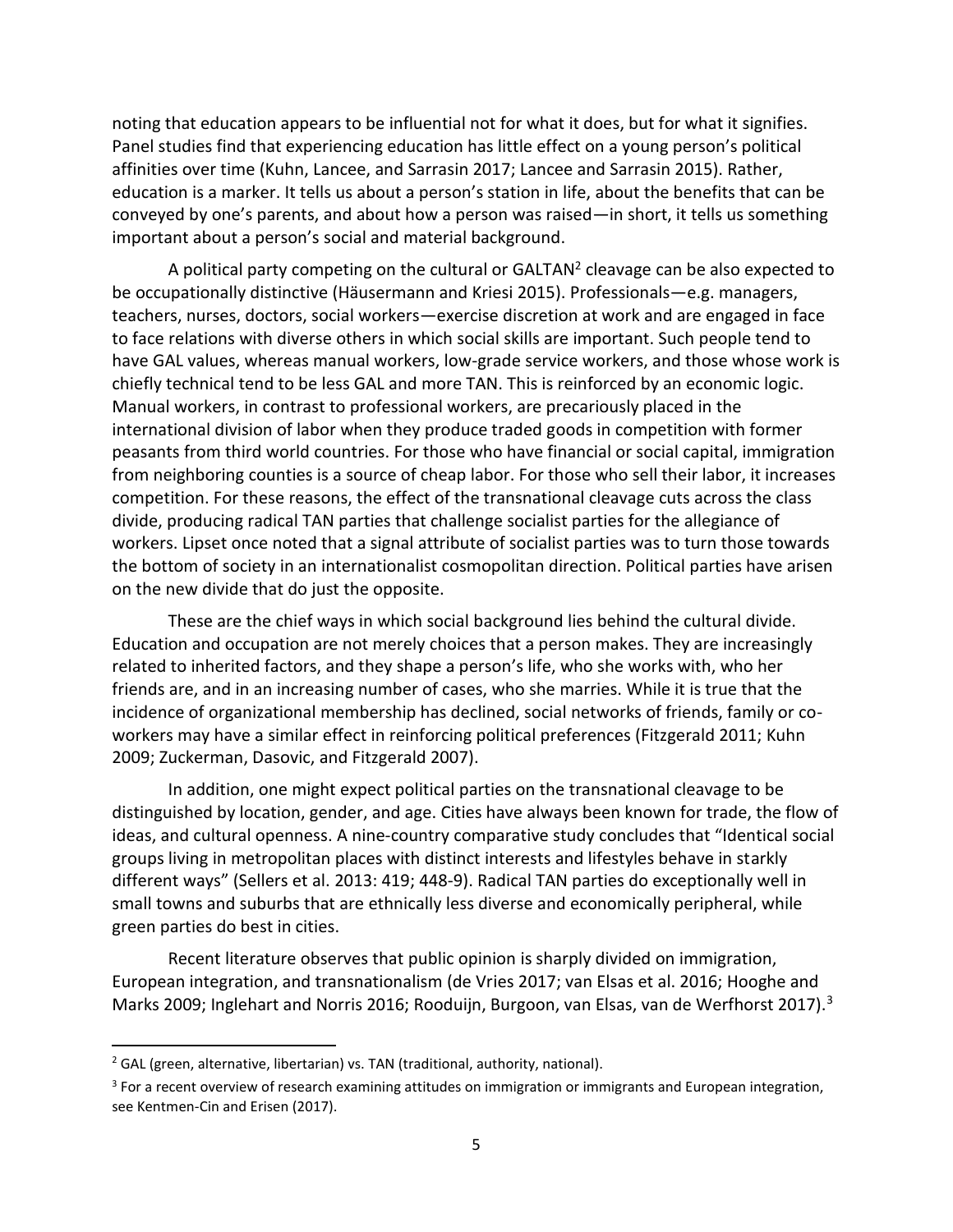There are signs that the division is producing political parties with distinctive constituencies (Aichholzer, Kritzinger, Wagner, Zeglovits 2014; Bornschier 2010; Hobolt and Tilley 2016; Häusermann and Kriesi 2015; Lubbers and Coenders 2017; Rohrschneider and Whitefield 2016). Radical TAN parties mobilize stark opposition to immigration and European integration and drive one side of this divide. On the other side, green parties take the most pronounced transnationalist positions.

### **From classic cleavage theory to neo-cleavage theory**

Let us recapitulate the argument by summarizing the key claims of cleavage, de-alignment, and neo-cleavage theory:

Classic cleavage theory

- Political parties express durable political conflicts that arise in the course of socioeconomic change.
- Political parties have socially distinctive constituencies.
- Voters are rooted in durable, organizationally coherent, social cleavages.
- Cleavages were set for each national citizenry before or just after the final extension of the suffrage.
- Cleavages are frozen.

#### De-alignment theory

- Cleavages have declined in incidence and causal power.
- Education enables individual choice.
- Younger voters tend to be less partisan.
- Transitory issues, rather than durable programmatic commitments, come to the fore in party competition and individual choice.
- Political parties lose structural distinctiveness.

#### Neo-cleavage theory

- Classic cleavages have declined, but the generation of cleavages in a society never ends.
- A cultural cleavage has emerged around national community and resistance to transnationalism.
- Political parties on this cleavage have socially distinctive constituencies.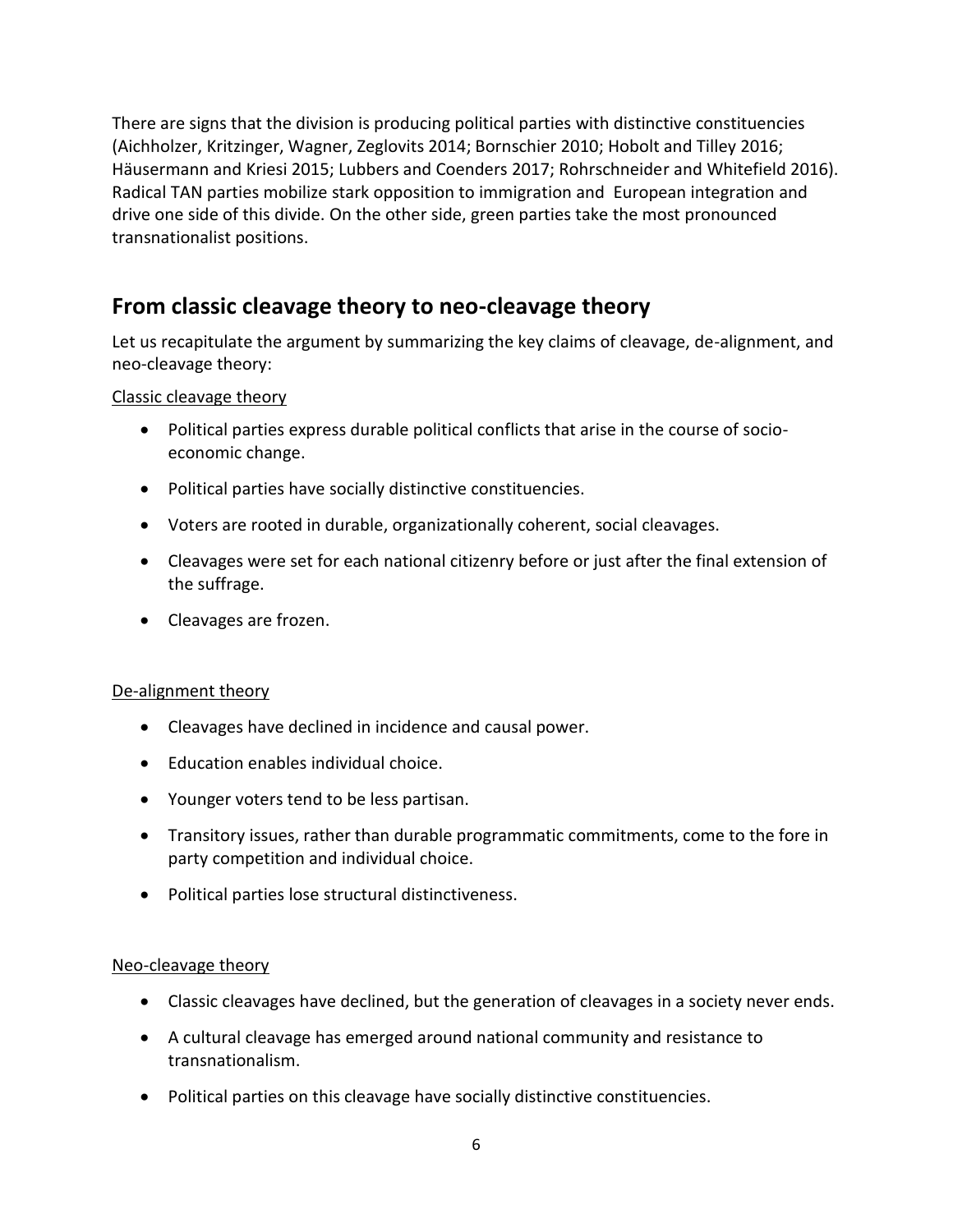- Education discriminates powerfully between supporters and opponents of transnationalism.
- Dealignment has taken place among mainstream parties, but not among parties on the new cleavage.

The model we have in mind is not one of realignment in which new conflicts replace old ones. It is, instead, akin to a geological process in which cleavages are formed in succession and overlay each other so that the resulting structure of conflict reflects both emerging and eroding tensions.<sup>4</sup> So neo-cleavage theory builds on classic cleavage theory but relaxes the assumption that cleavages are frozen. Instead, we expect destructuration and restructuration to coexist. This produces a diversified party landscape in which parties with socially distinctive electorates compete with socially generic parties.

Neo-cleavage theory differs from dealignment on three basic questions: 1) Are political parties competing on the transnational cleavage more or less socially distinctive than those competing on left/right? 2) To what extent does education sort voters on the transnational cleavage? 3) How does this play out over time with younger generations of voters?

### **Data and Measurement**

 $\overline{\phantom{a}}$ 

To answer these questions, we pair individual-level data from the European Social Survey (ESS) (seven rounds, every two years between 2002 and 2014) with estimates on party positioning from the Chapel Expert Survey on party positioning (four waves: 2002, 2006, 2010, and 2014). We select those individuals who say that they "voted in the last national election" for a political party provided that the party has at least 25 voters in one ESS round or a total of 75 across all ESS rounds.<sup>5</sup> This produces a dataset with 146,855 respondents who have voted for 161 parties in 23 European countries. $6$  We aggregate individual-level information on vote and social characteristics to the party family or, for the multivariate analysis, to the individual party.

The dependent variables are five structural characteristics hypothesized to predispose an individual to embrace transnationalism: higher education, professional occupation, urban location, secular, and female. *Higher education* encompasses individuals with post-secondary or

<sup>&</sup>lt;sup>4</sup> To pursue the metaphor, one might add the possibility that the erosion of a more recent deposit may uncover prior layers, just as the erosion of left-right conflict in Britain has brought to the surface prior conflict about national autonomy for Scotland. Similarly, the national-transnational conflict that is taking shape across Western societies seems to revive a much older center-periphery cleavage, and, in the United States and in some parts of Europe, conflict about the role of religious values in public life.

<sup>&</sup>lt;sup>5</sup> We impose a minimum number of respondents to reduce the odds on drawing a biased sample of voters. The same concern for reducing sampling bias motivates us to pool party respondents across ESS rounds. The time span in the ESS—just twelve years—is too short to pick up meaningful shifts in the social composition of parties' voters.

<sup>&</sup>lt;sup>6</sup> See appendix for a breakdown of individuals and parties by party family, country, and region. We restrict the sample to voters who were at the time of the survey at least 21 years to avoid the confounding effect of people with incomplete education.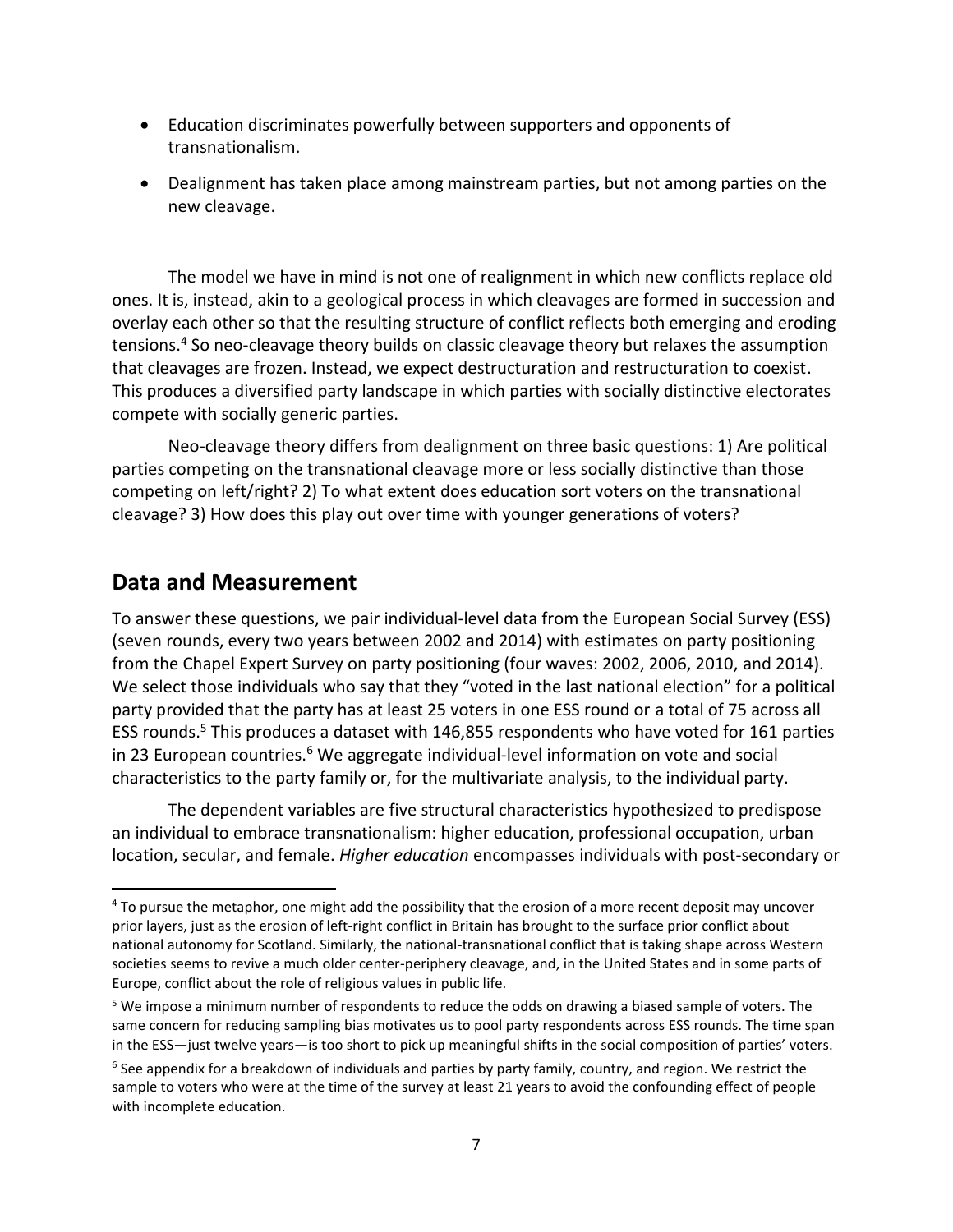tertiary education. *Professional*, derived from Oesch's ISCO categorization, consists of managers and socio-cultural professionals. *Urban* describes people in cities or suburban communities. *Secular* refers to those who never attend religious services or only on special occasions.

We operationalize party ideology in two ways. Party family—radical TAN, conservative, liberal, Christian democratic, social democratic, radical left, and green—is a standard classification to "summarize the accumulated historical experience of cleavages" (Marks and Wilson 1999: 439). Our baseline is the categorization in the CHES dataset (Polk et al. 2017; Bakker et al. 2015; Hooghe and Marks 2017), which is highly correlated with Parlgov's classification (Döring and Manow 2016) and consistent with extant categorizations (Akkerman, de Lange, Rooduijn 2016; March 2011; Mudde 2007; Rooduijn and Burgoon 2017). We then can compare the distinctiveness of voters across party families and contrast twenty-one binary party family pairs.

Second, we estimate parties' ideological positions in a two-dimensional political space, consisting of a left-right dimension tapping the role of the state and equality versus economic freedom, and a cultural GALTAN dimension, using the Chapel Hill expert survey (Kriesi et al. 2006; Hooghe et al. 2002; Marks et al. 2006). CHES data are available for four time points between 2002 and 2014. Where necessary, we interpolate party position scores for an ESS round from the prior Chapel Hill survey.<sup>7</sup>

We control for party size on the intuition that smaller parties may find it easier to sustain a distinctive social base. *Vote share* is a party's average vote share in the national election of the survey year or the nearest prior year. We include country-fixed effects to account for the fact that respondents and parties are nested within countries. Each analysis is conducted for each European subregion (Northwest, South, East) as well as for the combined 23 countries; for younger and older generations; and for the subset of parties with 5-15 percent of the vote as well as for the whole range of parties.

### **Results**

 $\overline{\phantom{a}}$ 

We begin by comparing party families. We expect social characteristics to be much more powerful in differentiating political parties on the transnational cleavage than on the class cleavage. And we expect social structuration on the transnational cleavage to increase over time as that on the left-right declines.

Table 1 reports the overrepresentation or underrepresentation of a social group by party family.<sup>8</sup> The first column does this for the 32.57 percent of the ESS sample of respondents who have completed postsecondary or tertiary education. Each row shows the percentage difference in highly educated people relative to the mean for the sample. Hence, higher

 $7$  CHES has only estimates for Norwegian and Swiss political parties in 2014, which we interpolate back for prior ESS rounds.

<sup>&</sup>lt;sup>8</sup> Results are robust when we use more narrowly focused categorizations for education (tertiary educated vs. all others) or occupation (socio-cultural professionals vs. others; production workers vs. others). However, we prefer our more encompassing categories because they divide the population into more equivalently sized groups.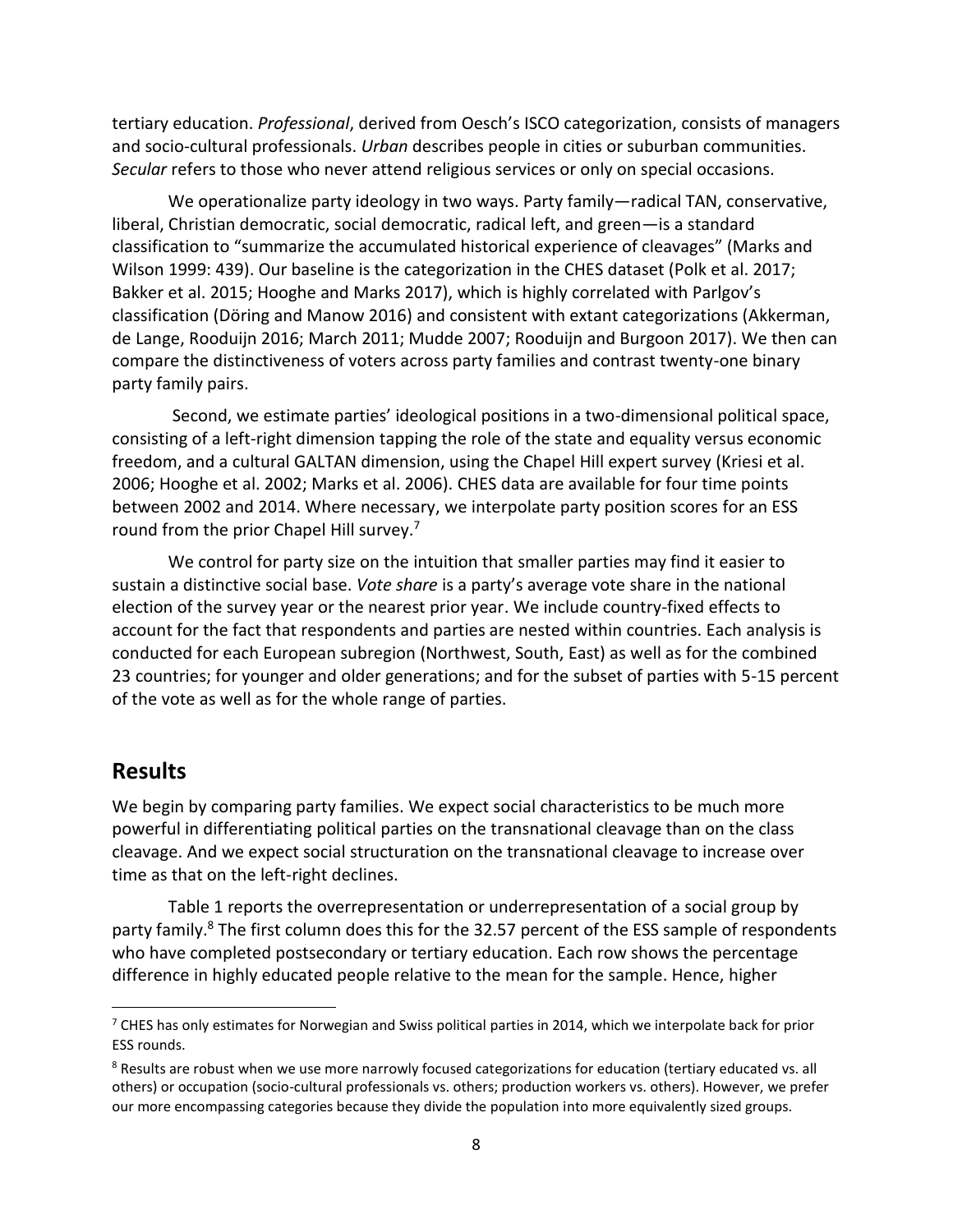educated voters are 20.87 percent overrepresented in green political parties. In absolute terms, more than half (53.44 percent) of their voters are highly educated. The probability that this distribution would arise randomly is greater than one in one hundred million. This contrasts with an underrepresentation of 12.63 percent for radical TAN parties. On average, less than one in five (19.94 percent) of radical TAN voters are highly educated. The educational gap between green and radical TAN voters is 33.50 percent (the absolute difference between 20.87 and – 12.63). Education produces the largest difference among all social characteristics, yet among all other party families, the largest educational gap is 15.44, between the liberals and social democrats.

#### [Table 1 about here]

These data are consistent with neo-cleavage theory. First, political parties that anchor the GALTAN dimension – green and radical TAN parties – are at the extremes in sorting highly educated persons, professionals and managers, and females. The social distinctiveness of party families on the left-right cleavage is much weaker. The major party families on the left-right social democrats, Christian democrats, liberals, conservatives—are much alike on education, occupation, urbanization, and gender. This similarity extends even to the radical left. These party families reflect the social structure of the overall electorate, and deviations from the overall mean are less than seven percentage points. Hence, the old cleavage structure built on class and occupation is now only dimly evident in the party families that motivate Lipset and Rokkan's analysis. Remarkably, green and radical TAN parties are more occupationally distinctive than parties that compete on the class cleavage. The gap between green (12.41) and radical TAN (-9.12) parties in professionals and managers is 21.53 percent, compared to 8.8 percent between the next two most dissimilar parties, liberals (6.10) and social democrats (- 2.70). Conversely, Radical TAN parties have a significantly greater over-representation among the traditional core constituency of left political parties. Production and service workers are overrepresented by 9.9 percent in radical TAN parties, compared to 7.0 percent for social democratic parties and 5.7 percent for radical left parties.

This analysis shows that religion still has considerable bite in differentiating party families. Those who do not attend church on a monthly basis are 19.62 percent underrepresented in Christian democratic parties. At the other extreme, secular voters are strongly overrepresented in green parties (14.35 percent) and radical left parties (12.57 percent). In a predominantly secular Europe, religiosity remains a strong marker for partisan choice (van de Brug, Hobolt, de Vreese 2009; Rovny and Polk 2017).

It is worth stressing that the sharp contrast between green and radical TAN parties goes hand in hand with relatively moderate stances on classic left-right issues. Radical TAN parties tend to blur their positions on the left/right (Rovny 2012, 2013) and most have moved away from rightist positions towards a diffuse center.<sup>9</sup> Greens and radical TAN parties conceive their mission in relation to the transnational cleavage, taking polar positions on immigration and Europe. This is what sorts their voters in socio-structural camps. These findings are robust

 $\overline{\phantom{a}}$ 

<sup>9</sup> This is why we prefer to describe these parties as *radical TAN* rather than radical right.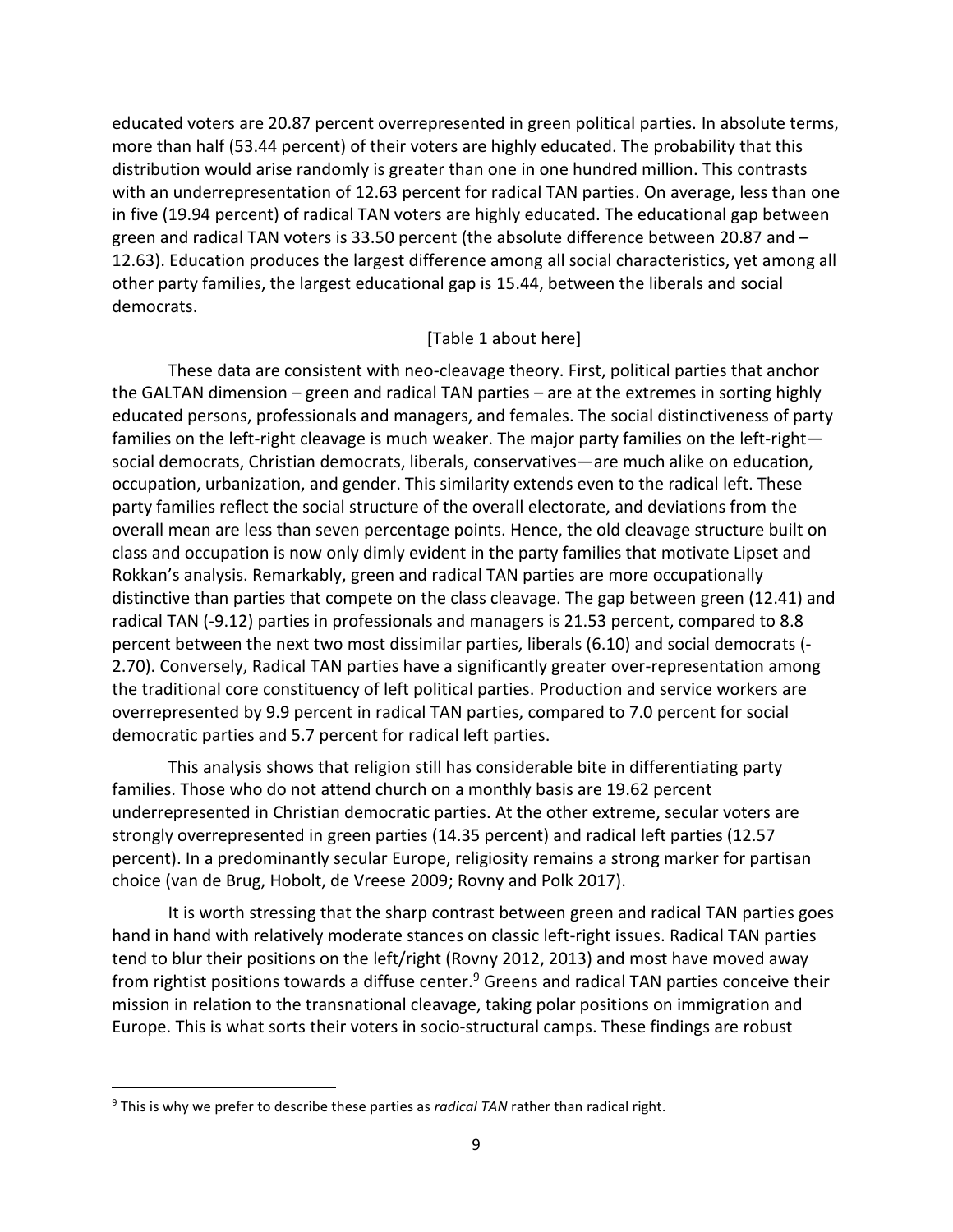across subregions (northwest, south, and east), across older and younger electorates, and controlling for party size.<sup>10</sup>

Figure 1 visualizes the difference between every paired combination of party families for all five social characteristics. Black lines represent a difference of at least 30 percent, red lines a difference between 20 and 30 percent, yellow lines a difference between 10 and 20 percent, and green lines a difference of less than 10 percent. In every case, the sharpest contrast between party family dyads involves green or radical TAN parties, and in three cases education, occupation, and gender—it is precisely the green & radical TAN dyad that exhibits the greatest gap. So while it is valid to say that a cultural or value divide has emerged alongside the conventional left-right cleavage, this does not imply a decline in the role of social structure in differentiating political parties. Education most sharply distinguishes green and radical TAN voters, and while class location is almost imperceptible in differentiating parties on the class cleavage, the gap is wide and significant across green and radical TAN parties.

#### [Figure 1 about here]

How has this changed over time? To what extent has the social structuration of political parties increased or decreased from generation to generation? We do not have panel data to test this, but we can compare generations of voters in the ESS dataset. We split the sample into three roughly equally sized groups of voters: those born before 1950, those born between 1950 and 1970, and post-1970ers in order to compare the distinctiveness of each group for each social characteristic in each party family. Figure 2 aggregates these comparisons for parties that compete on GALTAN (green and radical right) and for parties that compete on left-right (conservative, Christian democrat, liberal, social democrat, and radical left).<sup>11</sup> The social distinctiveness of party families for the pre-1950 generation of voters is indicated by the light blue bar in each frame, and that for the post-1970 generation is dark blue. Each bar averages the extent (in percent) to which voters deviate from the population mean. So the higher the bar, the more a generation of voters sorts itself on a social characteristic into different parties.

#### [Figure 2 about here]

Neo-cleavage theory shares with dealignment theory the expectation that social distinctiveness has declined for left-right political parties. We see mixed evidence for this. For left-right parties, the post-1970 generation of voters is less sharply sorted than the pre-1950 generation on higher education, gender, and religion, but more sharply sorted on occupation and rural-urban location. However, in all but religion, the difference across generations is two percent or less. So we see quite stable rates of social sorting for left-right parties across generations, with the exception of religion in which there has been a marked decline from the pre-1950 generation to the post-1970 generation.

l

 $10$  Analyses available from the authors.

 $11$  In a separate analysis, we compare green and radical TAN parties to all other pairs with substantively similar results.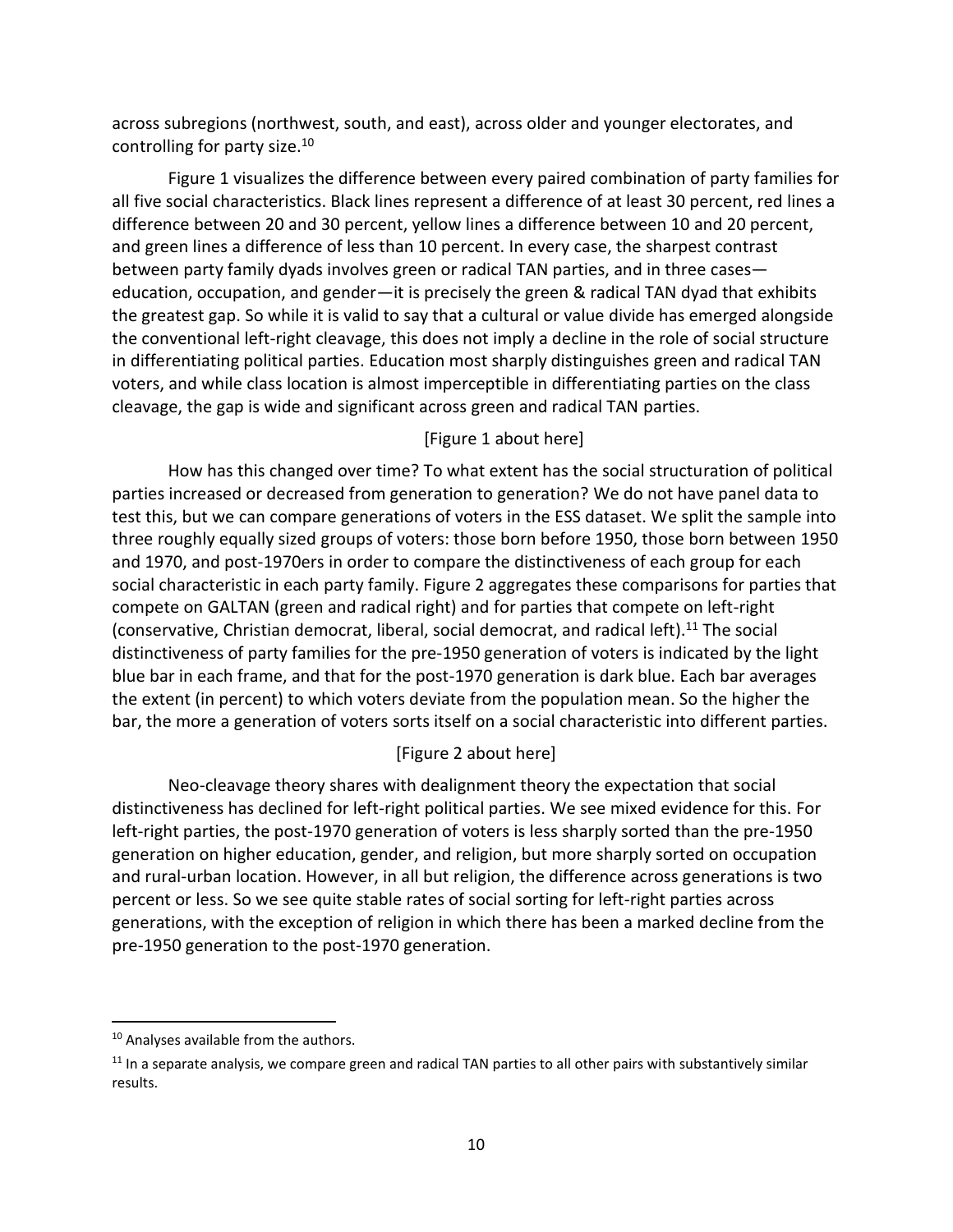Other key expectations are more clearly confirmed. One is that social differentiation is considerably greater among parties competing on GALTAN than among those competing on left-right. This is the case for education, occupation, rural-urban location, and gender. Left-right parties are more differentiated on religion than GALTAN parties, though the difference is much greater for pre-1950 voters than for post-1970 voters.

Finally, and most decisively, neo-cleavage and dealignment theory have diametrically opposing expectations for generational change in the social distinctiveness of GALTAN parties. Dealignment theory expects the social distinctiveness of political parties to decline with successive generations, whereas neo-cleavage theory expects that a new cleavage will retain, or even increase, its distinctiveness. We find that social distinctiveness on the GALTAN divide is sharper for the post-1970 generation than for the pre-1950 generation of voters on education, occupation, rural-urban location, and gender. Religion is more differentiating for older voters, though the generation gap is just one percent on GALTAN. Overall, these comparisons are in line with neo-cleavage theory and fit poorly with dealignment theory. The social distinctiveness of party families is much greater on the GALTAN side than on left-right, and while, in general, left-right distinctiveness has diminished across generations of voters, that on the GALTAN side has increased.

Comparison at the level of party family provides a consistent pattern of evidence that the new cleavage evokes social structure as well as values. Next, we disaggregate the analysis to examine individual political parties. Each of 161 political parties is in the dataset with its percentage of highly educated, socio-professional or managerial, urban, female, and secular voters. The dependent variable is party structuration, which is a factor of these five characteristics obtained through principal components analysis. The factor, *party structuration*, has an eigenvalue of 2.24 and explains 44.7 percent of the variance. Higher values reflect social characteristics associated with transnationalism. 12

We can now estimate the effect of the positioning of a political party on GAL vs. TAN and left vs. right for its social structuration with the expectation that GALTAN has a much greater effect than left-right. All model specifications include a variable tapping the percentage vote of a political party on the ground that smaller parties may be more structured.

The first model in Table 2 specifies a dichotomous variable for each party family and reveals the power of party family in accounting for variation in structuration at the individual party level. Radical TAN parties are the reference category, and all other party families have a more transnational social profile, that is, their electorate tends to be more educated, urban, professional, female, and secular than that of a typical radical TAN party. Green parties as a family are most strongly different from radical TAN parties, and Christian democrats are the least different.<sup>13</sup> This model explains around two-thirds of the variance in party structuration.

 $\overline{\phantom{a}}$ 

 $12$  A multivariate analysis on the individual components produces consistent results (Appendix 1), as does an analysis whereby the dependent variables are centered around the country mean (Appendix 2).

 $13$  Research on religiosity in Catholic countries suggests that it nurtures distance from radical TAN voting but proximity to radical TAN policies on immigration and multiculturalism (Immerzeel, Jaspers, and Lubbers 2013; Minkenberg 2017).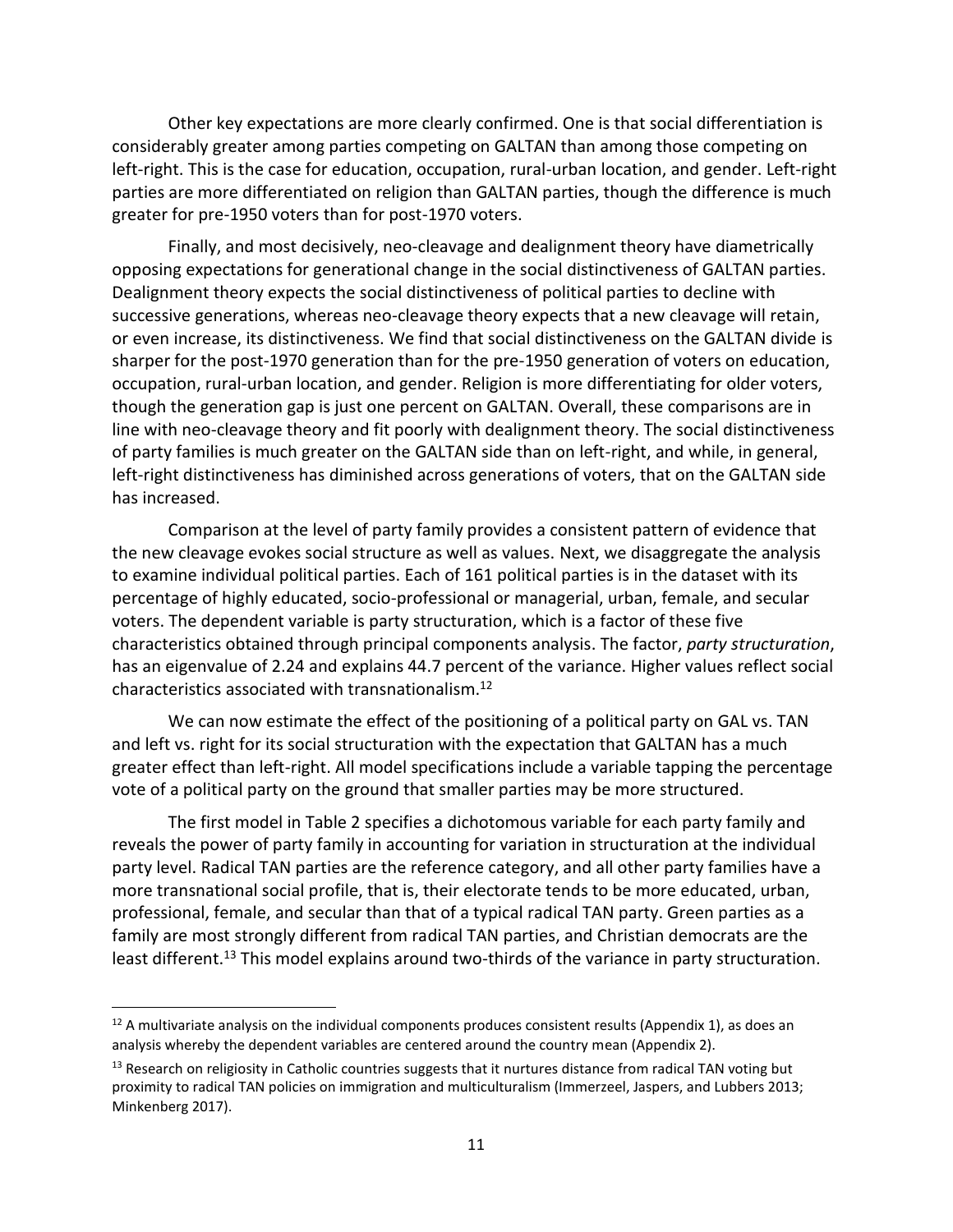#### [Table 2 about here]

We expect party ideology to explain a party's structural distinctiveness, and this is what the remaining models in Table 2 show. We use estimates from the Chapel Hill expert survey to gauge the GALTAN and left-right positioning of each political party, and this produces parsimonious and powerful models. Across each of these models, the social structure of a party is strongly predicted by its GALTAN position. In Model 2 and Model 5c, the left-right position of a party has a significant effect, but not as strong as GALTAN position. This is what one would expect if the traditional class divide lost structural power and a new cultural divide centered on transnationalism sorts political parties and voters on social characteristics. When we consider party social structure for the entire electorate, the model explains around 74 percent of the variance.

The substantive effect of GALTAN is large. Two political parties that differ by one standard deviation in their GALTAN position (i.e. 2.5 points on the 11-point GALTAN scale) will differ 24 percentage points in their proportions of highly educated voters or 19 percentage point in their proportions of professionals, keeping all other social characteristics at their mean.

If transnationalism is driving structuration, a party stance's on immigration and European integration should have a strong effect on a party's social structure. Model 3 replaces variables tapping GALTAN and left-right position with party stances on immigration and European integration as estimated by Chapel Hill experts. The model is strongly predictive of the social character of the party. Political parties that are less restrictive on immigration and more supportive of European integration tend to have a distinctly more transnationally structured electorate.

The effect of party size on social structure is not robust across specifications, which gives us confidence that the results are not driven by the smaller size of green and radical TAN parties relative to many mainstream parties. Model 4, which limits the sample of parties to those with a vote share greater than 5 percent and less than 15 percent, allows a direct test of the party size effect. Eighty-nine parties are in this band of vote share, and their structuration is powerfully explained by their GALTAN position. Interestingly, left-right position is insignificant for this subsample. Models for political parties in the Northwest of Europe, the South, and East (models 5a, 5b, 5c) suggest that these patterns are consistent across Europe.

Figure 3 illustrates how GALTAN and social structuring go hand in hand. The colors signify the party family to which each party belongs and reveal that party families are rather coherent with respect to their structuration. Radical TAN and green parties are bunched at opposite ends of the regression line. Liberal parties, as in other respects, are the most diverse party family, with the other party families falling in-between.

[Figure 3 about here]

### **Conclusion**

The evidence presented in this paper throws into doubt both Lipset and Rokkan's frozen landscape thesis and its chief counter-claim, that individual party preferences are increasingly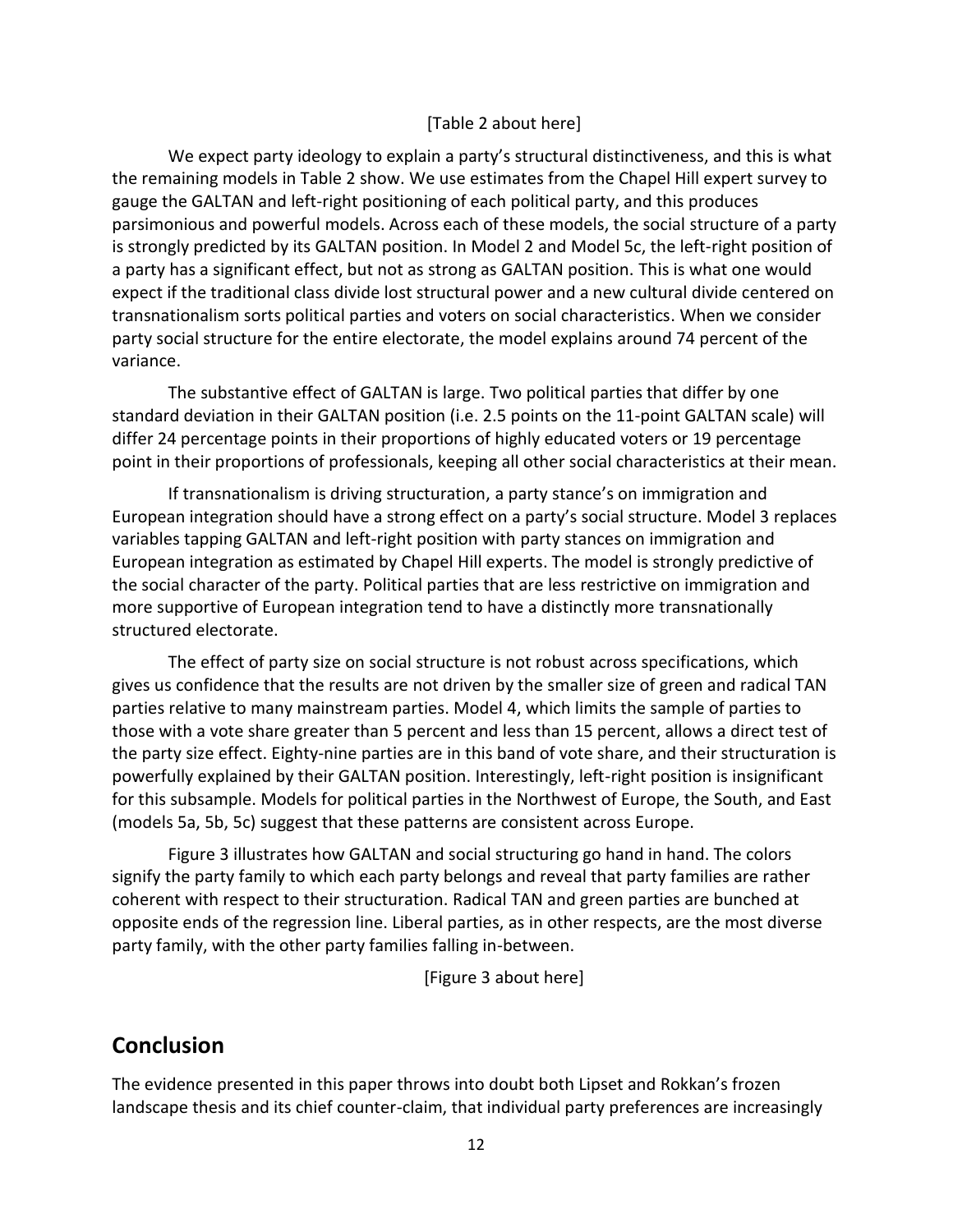unstructured. We find plenty of support for the contention that the conventional left-right divide has narrowed; that class location and education only weakly distinguish mainstream left versus right parties; and that these phenomena are particularly marked among younger generations of voters. However, we also find that voters for political parties on the transnational divide—green and radical TAN parties—are distinguished by their level of education, their occupation, where they live, and whether they are female or male. These differences do not appear to be diminishing over time. They are more pronounced among younger generations of voters than older generations.

Consequently, we are drawn to reassess the idea that socially structured political cleavages are a thing of the past. Among the implications of neo-cleavage theory are that the dynamism in party systems arises from exogenous social change; that the party-political response comes chiefly in the form of new political parties that rise on a new cleavage; that processes of alignment and dealignment coexist as new divides become solidified among voters while old divides lose causal power; and that the decline of social structure among parties on a prior cleavage can go hand in hand with considerable social structuration on a new cleavage.

The rise of a transnational cleavage suggests that, far from being frozen, party systems are subject to exogenous shocks that can produce durable divides. As Lipset and Rokkan stressed, cleavages overlay and interact with each another – and so prior cleavages constitute a prism that affects the incidence of a more recent cleavage. The chief intermediary institutions of Lipset and Rokkan's era—churches and unions—have lost much of their socializing force, but this does not mean that voters behave as asocial individuals. Research on social networks family, friends, neighborhood, and work, alongside the digital sources of information in which people self-select—is vital in probing how sociality shapes political preferences and behavior.

A core premise that neo-cleavage theory shares with classical cleavage theory is that change comes in response to rare, and major, exogenous shocks with the power to produce shifts in voter preferences. The shocks that have been observed so far are the rise of the national state which produced a center-periphery cleavage; the rise of Protestantism which produced a religious cleavage; the industrial revolution which produced an urban-rural and a class cleavage; and, we argue, the perforation of national states producing a transnational cleavage. The first cleavage arose with the breakdown of a supranational order and the establishment of strong territorial bureaucracies imposing national religions and languages. The last cleavage has, as its core, a conflict over the role of the national state and national community in an era of transnationalism.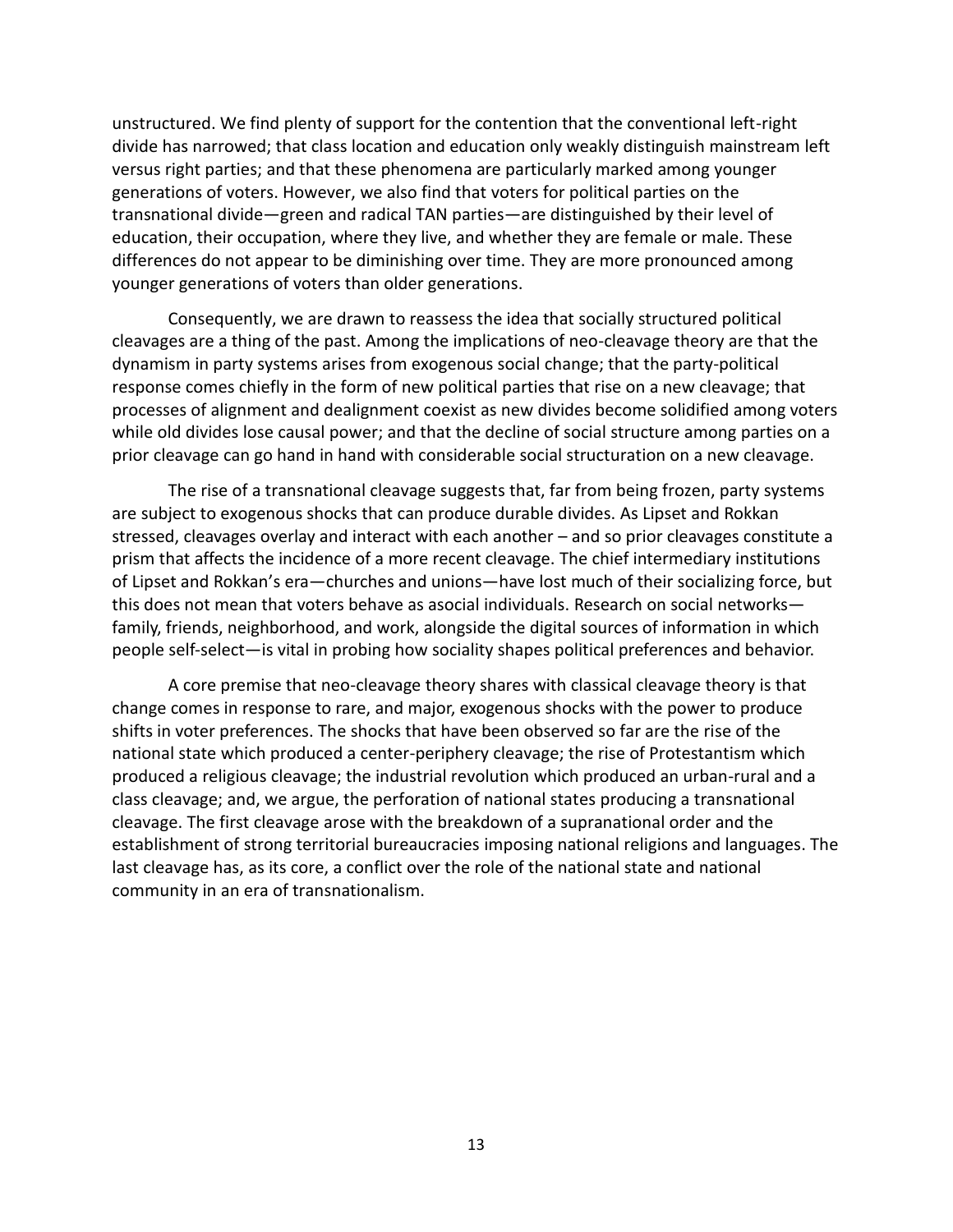#### **References**

- Aichholzer, Julian, Sylvia Kritzinger, Markus Wagner, and Eva Zeglovits. 2014. "How has Radical Right Support Transformed Established Political Conflicts? The Case of Austria." *West European Politics* 37(1): 113-37.
- Akkerman, Tjitske, Sarah L. de Lange, and Matthijs Rooduijn (eds). 2016. *Radical Right-Wing Populist Parties in Western Europe. Into the Mainstream?* Routledge.
- Bakker, Ryan, Erica Edwards, Liesbet Hooghe, Seth Jolly, Gary Marks, Jonathan Polk, Jan Rovny, Marco Steenbergen, and Milada Vachudova. 2015. "Measuring Party Positions in Europe: The Chapel Hill Expert Survey Trend File, 1999-2010." *Party Politics* 21(1): 143-53.
- Bartolini, Stefano and Peter Mair. 1990. *Identity, Competition, and Electoral Availability. The Stabilisation of European Electorates, 1885-1985.* Cambridge: Cambridge University Press.
- Bornschier, Simon. 2010. *Cleavage Politics and the Populist Right: The New Cultural Conflict in Western Europe*, Philadelphia: Temple University Press.
- Burgoon, Brian. 2009. "Globalization and Political-Economic Backlash: Polanyi's Revenge?" *Review of International Political Economy* 16(2): 145-177.
- Caporaso, James and Sidney Tarrow. 2009. "Polanyi in Brussels: Supranational Institutions and the Transnational Embedding of Markets." *International Organization* 63(4): 593-620.
- Ceobanu, A. M. and X. Escandell. 2010. "Comparative Analyses of Public Attitudes Toward Immigrants and Immigration Using Multinational Survey Data: A Review of Theories and Research." *Annual Review of Sociology* 36, 309–328.
- Conceição-Heldt, Eugenia da. 2013. "Two-level Games and Trade Cooperation: What Do We Now Know?" *International Politics* 50 (4): 579-99.
- Dalton, Russell J. 2014. *Citizen Politics: Public Opinion and Political Parties in Advanced Industrial Democracies, Sixth Edition.* Sage.
- Dalton, Russell J., Scott C. Flanagan, and Paul Allen Beck (eds.). 1984. *Electoral Change in Advanced Industrial Democracies. Realignment or Dealignment?* Princeton, N.J.: Princeton University Press.
- De Vries, Catherine. 2017. *Euroscepticism and The Future of European Integration*. Oxford: OUP.
- Döring, Holger and Philip Manow. 2016. *Parliaments and governments database (ParlGov): Information on parties, elections and cabinets in modern democracies*. Development version (data downloadable fro[m http://www.parlgov.org\)](http://www.parlgov.org/).
- Ecker-Ehrhardt, Matthias. 2014. "Why Parties Politicise International Institutions: On Globalisation Backlash and Authority Contestation." *Review of International Political Economy* 21 (6):1275-312.
- Fitzgerald, Jennifer. 2011. "Family Dynamics and Swiss Parties on the Rise: Exploring Party Support in a Changing Electoral Context." *Journal of Politics* 73(3): 783-96.
- Franklin, Mark, Thomas T. Mackie, and Henry Valen (eds). 1992. *Electoral Change: Responses to Evolving Social and Attitudinal Structures in Western Countries*, Cambridge: Cambridge University Press.
- Hainmueller, Jens, and Daniel J. Hopkins. 2014. "Public Attitudes Toward Immigration." *Annual Review of Political Science* 17 (1): 225-49.
- Hainmueller, Jens, and Michael J. Hiscox. 2006. "Learning to Love Globalization: Education and Individual Attitudes Toward International Trade." *International Organization* 60(2): 469–98.
- Hainmueller, Jens, and Michael J. Hiscox. 2007. "Educated Preferences: Explaining Attitudes toward Immigration in Europe." *International Organization* 61: 339-442.
- Hakhverdian, Armin, Erika van Elsas, Wouter van der Brug, Theresa Kuhn. 2013. "Euroscepticism and Education: A Longitudinal Study of Twelve EU Member States, 1973-2010." *European Union Politics* 14(4): 522-541.
- Häusermann, Silja and Hanspeter Kriesi. 2015. "What Do Voters Want? Dimensions and Configurations in Individual-Level Preferences and Party Choice." In *The Politics of Advanced Capitalism*, edited by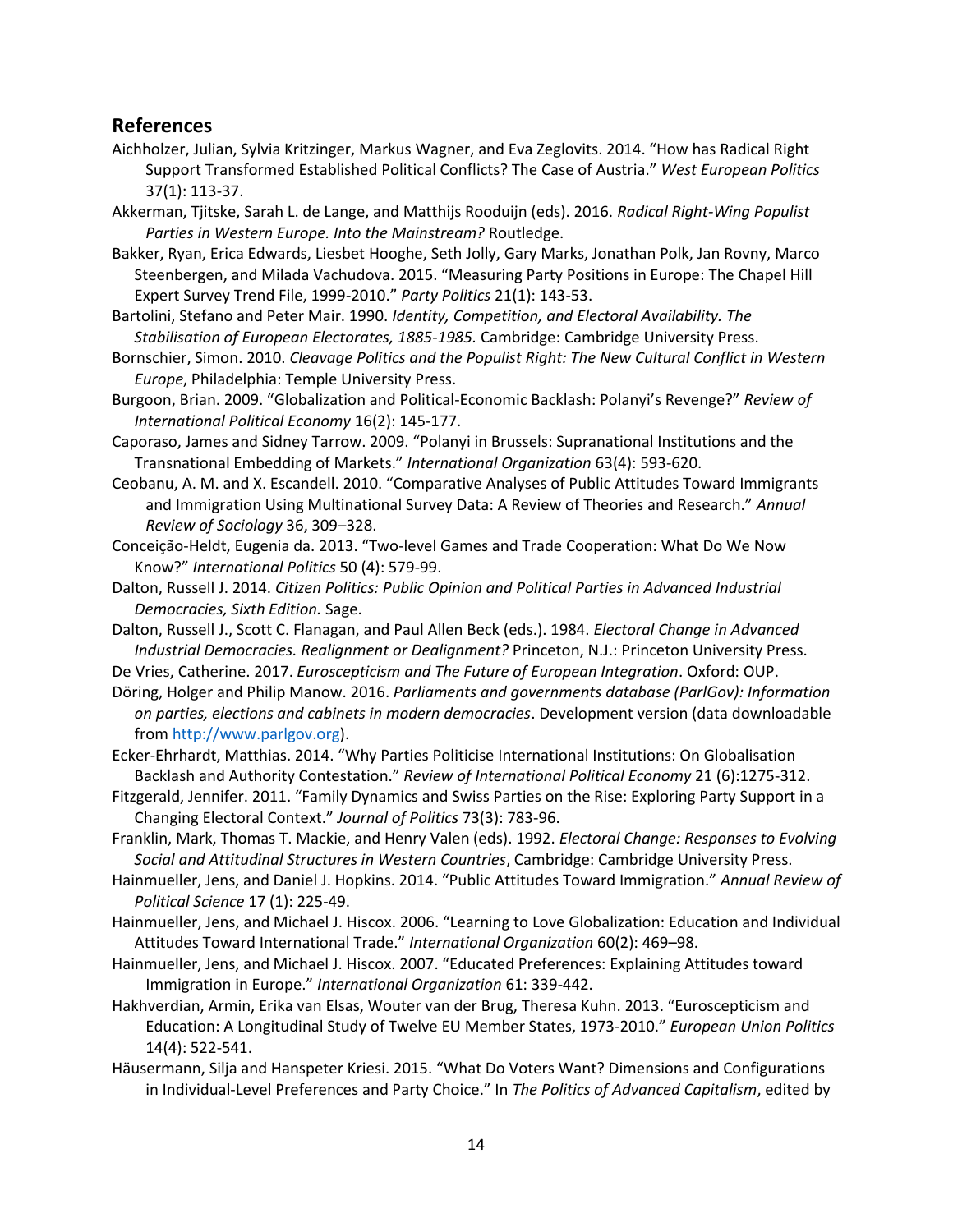Pablo Beramendi, Silja Häusermann, Herbert Kitschelt, and Hanspeter Kriesi, 202-30. Cambridge: Cambridge University Press.

- Higgott, Richard. 2000. "Contested Globalization: The Changing Context and Normative Challenges." *Review of International Studies* 26: 131-53.
- Hobolt, Sara B. and James Tilley. 2016. "Fleeing the Centre: The Rise of Challenger Parties in the Aftermath of the Euro Crisis." *West European Politics* 39(5): 971-91.
- Hooghe, Liesbet, Gary Marks, and Carole Wilson. 2002. "Does Left/Right Structure Party Positions on European Integration?" *Comparative Political Studies* 35 (8): 965-989.
- Hooghe, Liesbet and Gary Marks. 2009. "A Postfunctionalist Theory of European Integration: From Permissive Consensus to Constraining Dissensus." *British Journal of Political Science* 39(1): 1-23.
- Hooghe, Liesbet and Gary Marks. 2017. "Cleavage Theory Meets Europe's Crises: Lipset, Rokkan, and the Transnational Cleavage." *Journal of European Public Policy.*

<*http://dx.doi.org/10.1080/13501763.2017.1310279.>*

- Hutter, Swen, Edgar Grande, and Hanspeter Kriesi eds. 2016. *Politicising Europe: Integration and Mass Politics*. Cambridge: Cambridge University Press.
- Immerzeel, Tim, Eva Jaspers, and Marcel Lubbers. 2013. "Religion as Catalyst or Restraint of Radical Right Voting?" *West European Politics* 36(4): 946-68.
- Inglehart, Ronald. 1971. "The Silent Revolution in Europe: Intergenerational Change in Postindustrial Societies." *American Political Science Review* 65(4): 991-1017.
- Inglehart, Ronald. 1977. *The Silent Revolution: Changing Values and Political Styles Among Western Publics.* Princeton, NJ: Princeton University.
- Inglehart, Ronald and Pippa Norris. 2016. "Trump, Brexit, and the rise of populism: economic have-nots and cultural backlash." Paper presented at the American Political Science Association Annual Meeting, Philadelphia, 1–4, September.
- Kay, Tamara. 2015. "New Challenges, New Alliances: Union Politicization in a Post-NAFTA Era." *Labor History* 56 (3): 246-69.
- Kaldor, Mary. 2000. "Civilising' Globalisation? The Implications of the 'Battle in Seattle'." *Millennium: Journal of International Studies* 29 (1): 105-114.
- Kentmen-Cin, Cigdem, and Cengiz Erisen. 2017. "Anti-Immigration attitudes and the opposition to European Integration: A Critical Assessment." *European Union Politics* 18(1): 3-25.
- Kitschelt, Herbert. 1988. "Left-libertarian Parties: Explaining Innovation in Competitive Party Systems." *World Politics* 40 (2): 194-234.
- Kitschelt, Herbert. 1994. *The Transformation of European Social Democracy.* Cambridge: CUP.
- Knutsen, Oddbjørn. 2004. "Religious Denomination and Party Choice in Western Europe: A Comparative Longitudinal Study from Eight Countries, 1970-87." *International Political Science Review,* 25: 97-128.
- Knutsen, Oddbjørn. 2006. *Class Voting in Western Europe: A Comparative Longitudinal Study.* Lanham, M.D.: Lexington Books.
- Kriesi, Hanspeter. 1998. "The Transformation of Cleavage Politics: The 1997 Stein Rokkan Lecture." *European Journal of Political Research* 33: 165-185.
- Kriesi, Hanspeter, Edgar Grande, Romain Lachat, Martin Dolezal, Simon Bornschier, Timotheos Frey. 2006. "Globalization and the Transformation of the National Political Space: Six European Countries', *European Journal of Political Research* 45(6): 921–956.
- Kuhn, Theresa, Bram Lancee, and Oriane Sarrasin. 2017. "Educational Differences in Euroskepticism: Utilitarianism, Values Acquired at School, or Parental Socialization?" Paper at this conference.
- Kuhn, Ursina. 2009. "Stability and Change in Party Preferences." *Swiss Political Science Review* 15(3): 463-94.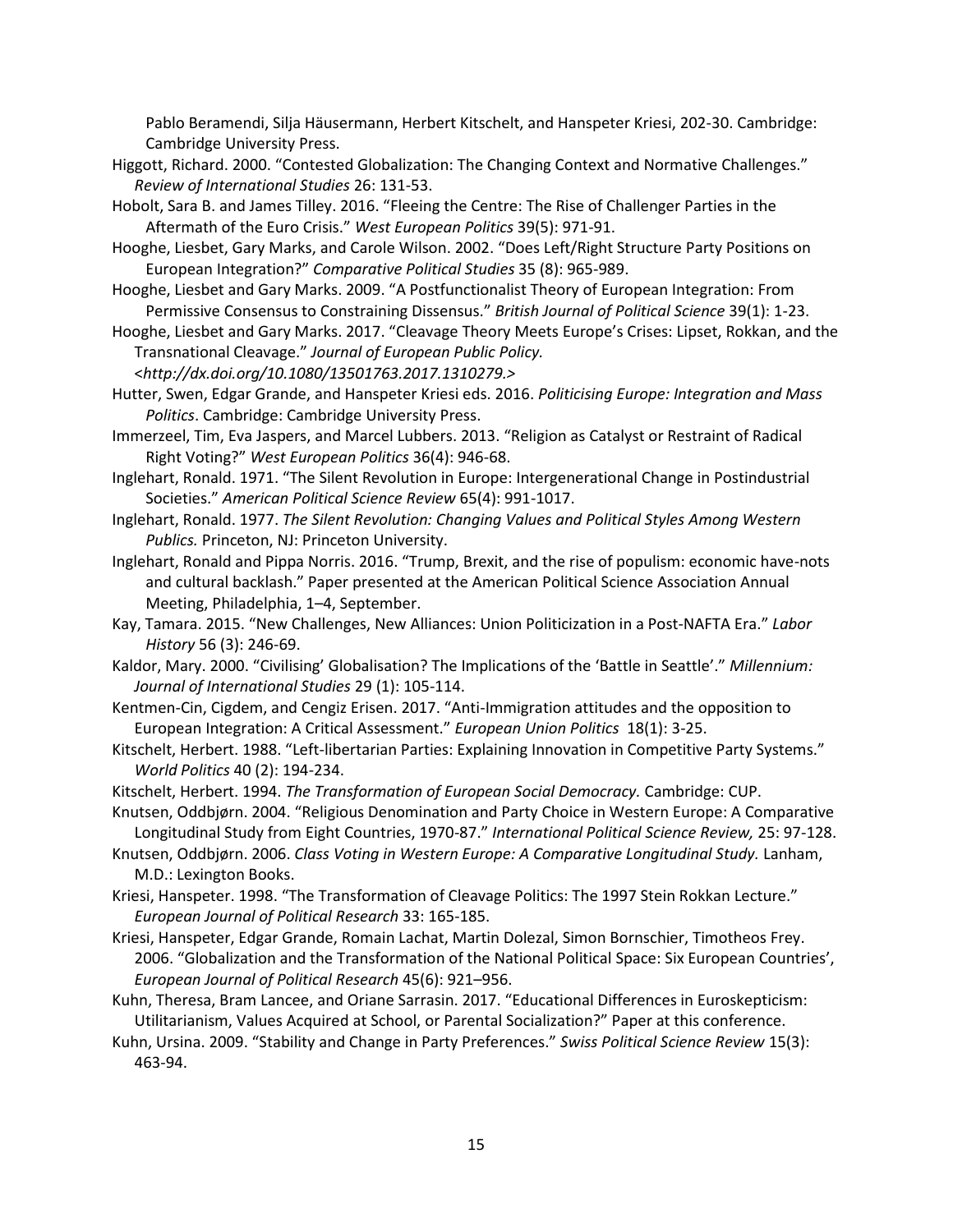Lancee, Bram, and Oriane Sarrasin. 2015. "Educated Preferences or Selection Effects? A Longitudinal Analysis of the Impact of Educational Attainment on Attitudes Towards Immigrants." *European Sociological Review* 31(4): 490-501.

Lipset, Seymour Martin and Stein Rokkan. 1967. "Cleavage Structures, Party Systems, and Voter Alignments: An Introduction." In S.M. Lipset and S. Rokkan (eds), *Party Systems and Voter Alignments: Cross-national Perspectives*, Toronto: the Free Press, 1–64.

Lubbers, Marcel, and Marcel Coenders. 2017. "Nationalistic Attitudes and Voting for the Radical Right in Europe." *European Union Politics* 18(1): 98-118.

Mansfield, Edward C. and Diana C. Mutz. 2012. "Support for Free Trade: Self-Interest, Socio-Tropic Politics, and Out-Group Anxiety." *International Organization* 63: 425-57.

March, L. 2011. *Radical Left Parties in Europe.* New York, NY: Routledge.

Marks, Gary and Carole Wilson. 2000. "The Past in the Present: A Theory of Party Response to European Integration." *British Journal of Political Science* 30(3): 433-59.

Marks, Gary, Liesbet Hooghe, Moira Nelson and Erica Edwards. 2006. "Party Competition and European Integration in East and West: Different Structure, Same Causality." *Comparative Political Studies* 39 (2): 155-75.

Minkenberg, Michael. 2017. "Between Christian and multicultural democracy: Religious Legacies and Minority Politics." *West European Politics https://doi.org/10.1080/01402382.2017.1343967.*

Morgenstern, Scott, Arturo Borja Tamayo, Philippe Faucher and Daniel Nielson. 2007. "Scope And Trade Agreements." *Canadian Journal of Political Research* 40 (1): 157-83.

Mudde, Cas. 2007. *Populist Radical Right Parties in Europe.* Cambridge, UK: Cambridge University Press. Polk, Jonathan, Jan Rovny, Ryan Bakker, Liesbet Hooghe, Jelle Koedam, Filip Kostelka, Seth Jolly, Gary

Marks, Marco Steenbergen, Milada Vachudova. 2017. "Explaining the salience of anti-elitism and reducing political corruption for political parties in Europe with the 2014 Chapel Hill Expert Survey data," *Research & Politics*.

Rathbun, Brian C. 2012. *Trust in International Cooperation: International Security Institutions, Domestic Politics, and American Multilateralism*. New York: Cambridge University Press.

Rixen, Thomas, and Bernhard Zangl. 2013. "The Politicization of International Economic Institutions in US Public Debates." *Review of International Organizations* 8 (3): 363-87.

Rohrschneider, Robert, and Stephen Whitefield. 2016. "Responding to Growing European Union-Skepticism? The Stances of Political Parties Toward European Integration in Western and Eastern Europe following the Financial Crisis." *European Union Politics* 17(1): 138-61.

Rooduijn, Matthijs, and Brian Burgoon. 2017. "The Paradox of Well-Being: Do Unfavorable Socieconomic and Sociocultural Contexts Deepen or Dampen Radical Left and Right Voting Among the Less Well-Off?" *Comparative Political Studies* https://doi.org/10.1177/0010414017720707.

Rooduijn, Matthijs, Brian Burgoon, Erika J. van Elsas, Herman G. van de Werfhorst. 2017. "Radical Distinction: Support for Radical Left and Radical Right Parties in Europe." *European Union Politics* DOI: 10.1177/1465116517718091.

- Rovny, Jan. 2012. "Who Emphasizes and Who Blurs? Party Strategies in Multidimensional Competition." *European Union Politics* 13(1): 269-292.
- Rovny, Jan. 2013. "Where do Radical Right Parties Stand? Position Blurring in multidimensional competition." *European Political Science Review* 5(1): 1-26.
- Rovny, Jan and Jonathan Polk. 2017. "New Wine in Old Bottles: Explaining the Dimensional Structure of European Party Systems." Unpublished paper.
- Sellers, Jefferey M., Daniel Kübler, R. Alan Walks, Philippe Rochat, Melanie Walter-Rogg. 2013. "Conclusion – Metropolitan Sources of Political Behaviour." In Jefferey M. Sellers, Daniel Kübler, Melanie Walter-Rogg, and R. Alan Walks (eds). 2013. *The Political Ecology of the Metropolis.*  Colchester, UK: ECPR Press, 419-478.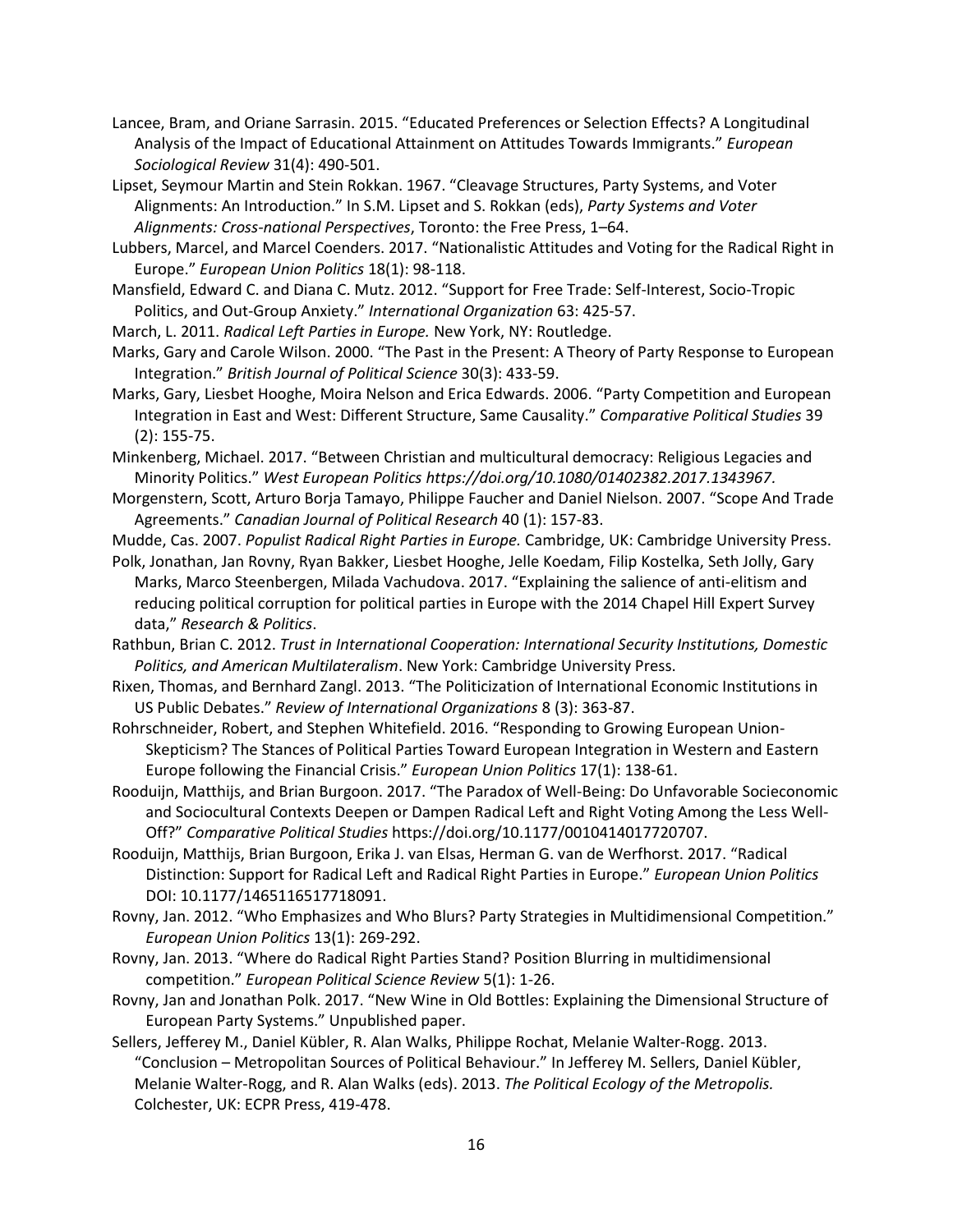- Teney, Céline, Onawa P. Lacewell, and Pieter De Wilde. 2013. "Winners and Losers of Globalization in Europe: Attitudes and Ideologies." *European Political Science Review* 6(4): 575-95.
- van der Brug, Wouter. 2010. "Structural and Ideological Voting in Age Cohorts." *West European Politics* 33(3): 586-607.
- van der Brug, Wouter, Sara Hobolt, Claes de Vreese. 2009. "Religion and Party Choice in Europe." *West European Politics* 32(6): 1266-1283.
- van Elsas, Erika. J., Armin Hakhverdian, and Wouter van der Brug. 2016. "United Against a Common Foe? The Nature and Origins of Euroscepticism among Left-wing and Right-wing Citizens." *West European Politics* 39(6): 1181–1204.
- Walzcak, Agnieszka, Wouter van der Brug, Catherine de Vries. 2012. "Long- and Short-Term Determinants of Party Preferences: Inter-Generational Differences in Western and East Central Europe." *Electoral Studies* 31: 273-84.
- Zuckerman, Alan S., Josip Dasovic, and Jennifer Fitzgerald. 2007. *Partisan Families. The Social Logic of Bounded Partisanship in Germany and Britain.* Cambridge: Cambridge University Press.
- Zürn, Michael, Martin Binder, and Matthias Ecker-Ehrhardt. 2012. "International Authority and Its Politicization." *International Theory* 4 (1):69-106.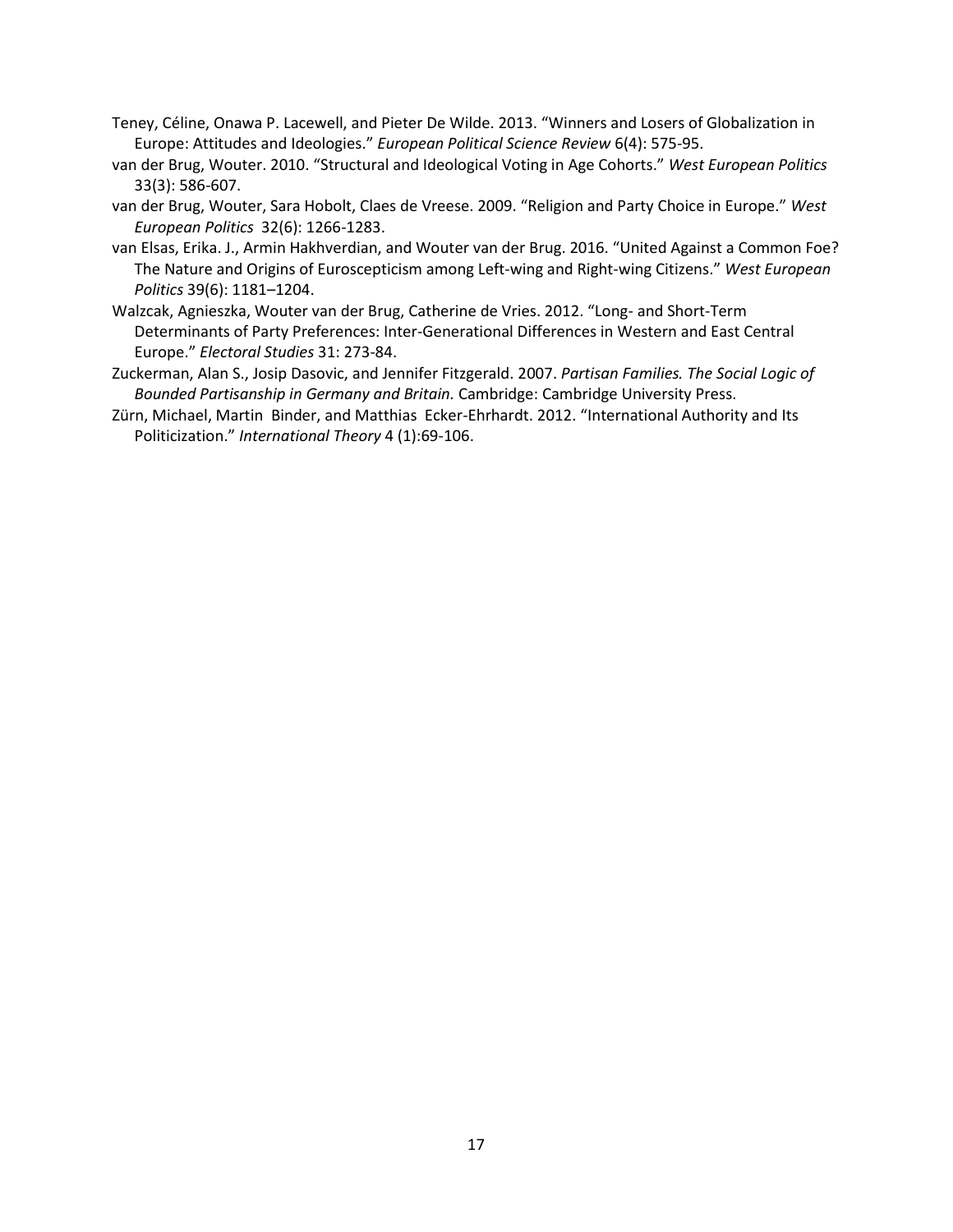# **Table 1: Socio-structural biases by party family (all countries)**

|                            | <b>Education</b> | <b>Occupation</b>  | Urban-rural | Gender  | Religion |  |
|----------------------------|------------------|--------------------|-------------|---------|----------|--|
|                            | Higher           | Socio-professional | Urban       | Female  | Secular  |  |
|                            |                  | or manager         |             |         |          |  |
| <b>Greens</b>              | $+20.87$         | $+12.41$           | $+11.24$    | $+6.96$ | $+14.35$ |  |
| <b>Liberals</b>            | $+9.85$          | $+6.10$            | $+0.65$     | $-0.35$ | $+9.37$  |  |
| <b>Radical left</b>        | $-0.35$          | $-0.66$            | $+6.00$     | $-3.14$ | $+12.57$ |  |
| Social democrats           | $-5.59$          | $-2.70$            | $+0.72$     | $+1.06$ | $+5.35$  |  |
| <b>Christian democrats</b> | $+0.79$          | $+0.82$            | $-6.93$     | 0.00    | $-19.62$ |  |
| <b>Conservatives</b>       | $-0.96$          | $-0.98$            | $-0.37$     | $-0.15$ | $-7.85$  |  |
| <b>Radical Tan</b>         | $-12.63$         | $-9.12$            | $-3.31$     | $-8.90$ | $-5.84$  |  |
| <b>Overall electorate</b>  | 32.57%           | 26.29%             | 32.32%      | 53.05%  | 73.03%   |  |

Note: Each cell shows the overrepresentation  $(+)$  or underrepresentation  $(-)$  of a group having this characteristic in a party family compared to the overall population. Source: ESS (2002-2014) for 23 countries.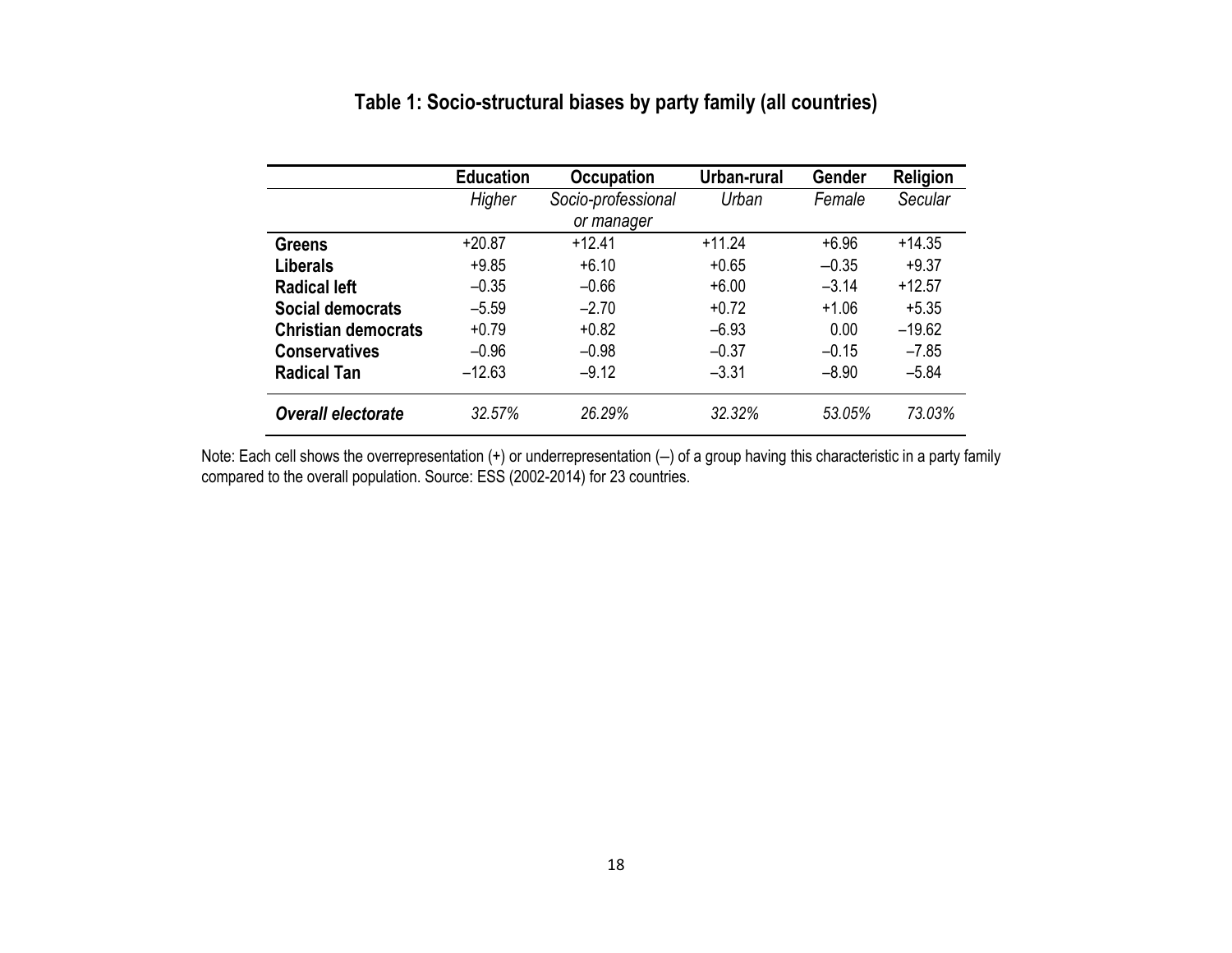

### **Figure 1: Socio-structural differences between party families**



Note: data from 2002-2014 ESS. The thickness and color of the lines reflects the extent to which the electorate of two party families is distinctive on a social characteristic. **Black** = >30% difference; **Red** = 20‒30% difference; **Yellow** = 10‒20% difference; **Green** = <10% difference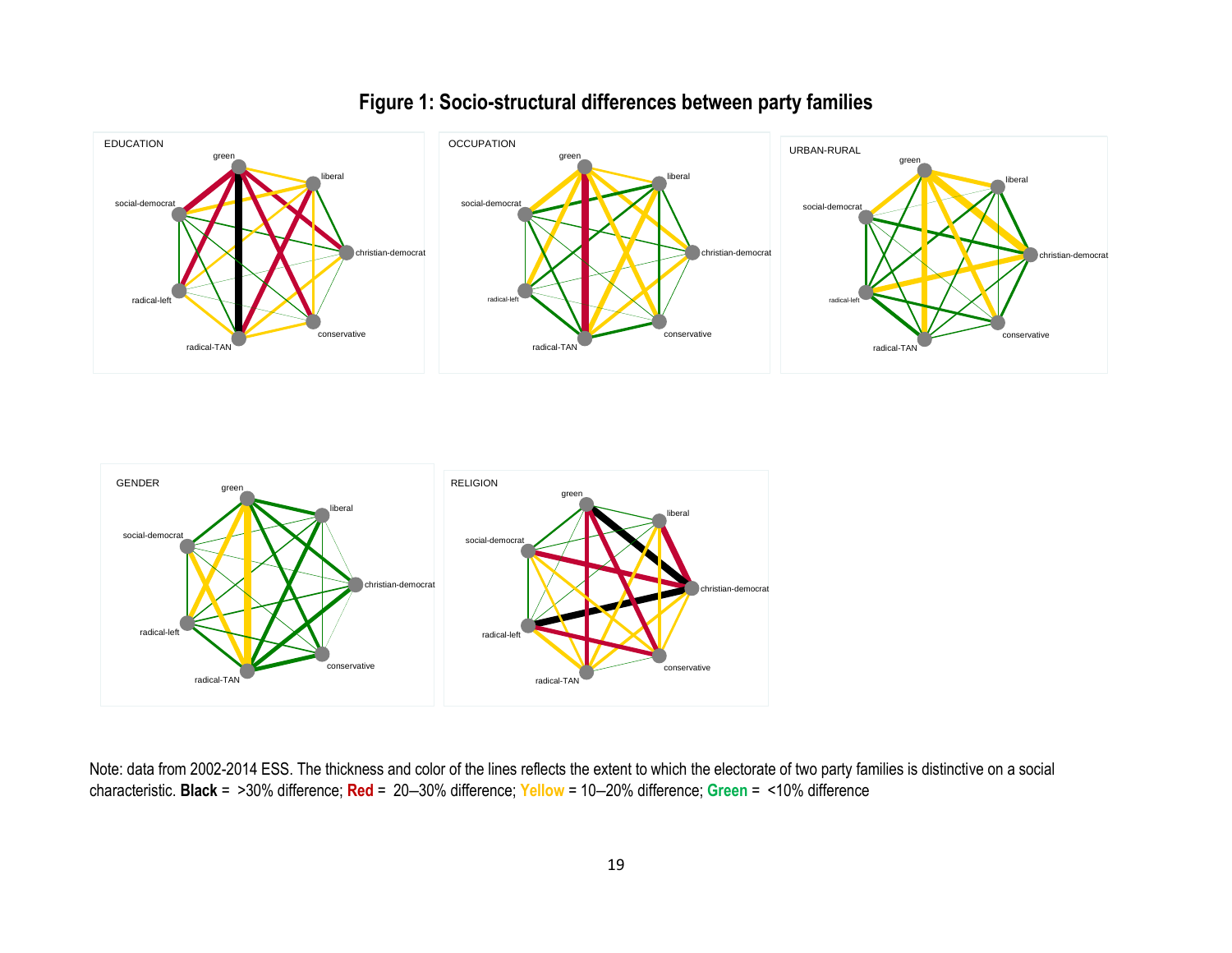

### **Figure 2: Social distinctiveness among younger and older voters: the GALTAN vs. Left-Right divide**

Note: 2002-2014 ESS voting data aggregated to the party family. Structural distinctiveness is estimated by averaging the percentage deviation from the population mean on a given social characteristic for each GALTAN party family resp. each Left-Right party family. For example, for the post-1970 generation, the share of green and radical TAN voters with higher education is on average 14.89 percent different from the percentage in the population (that is, the average of a 12.23% overrepresentation among greens and a 17.55% underrepresentation among radical TAN).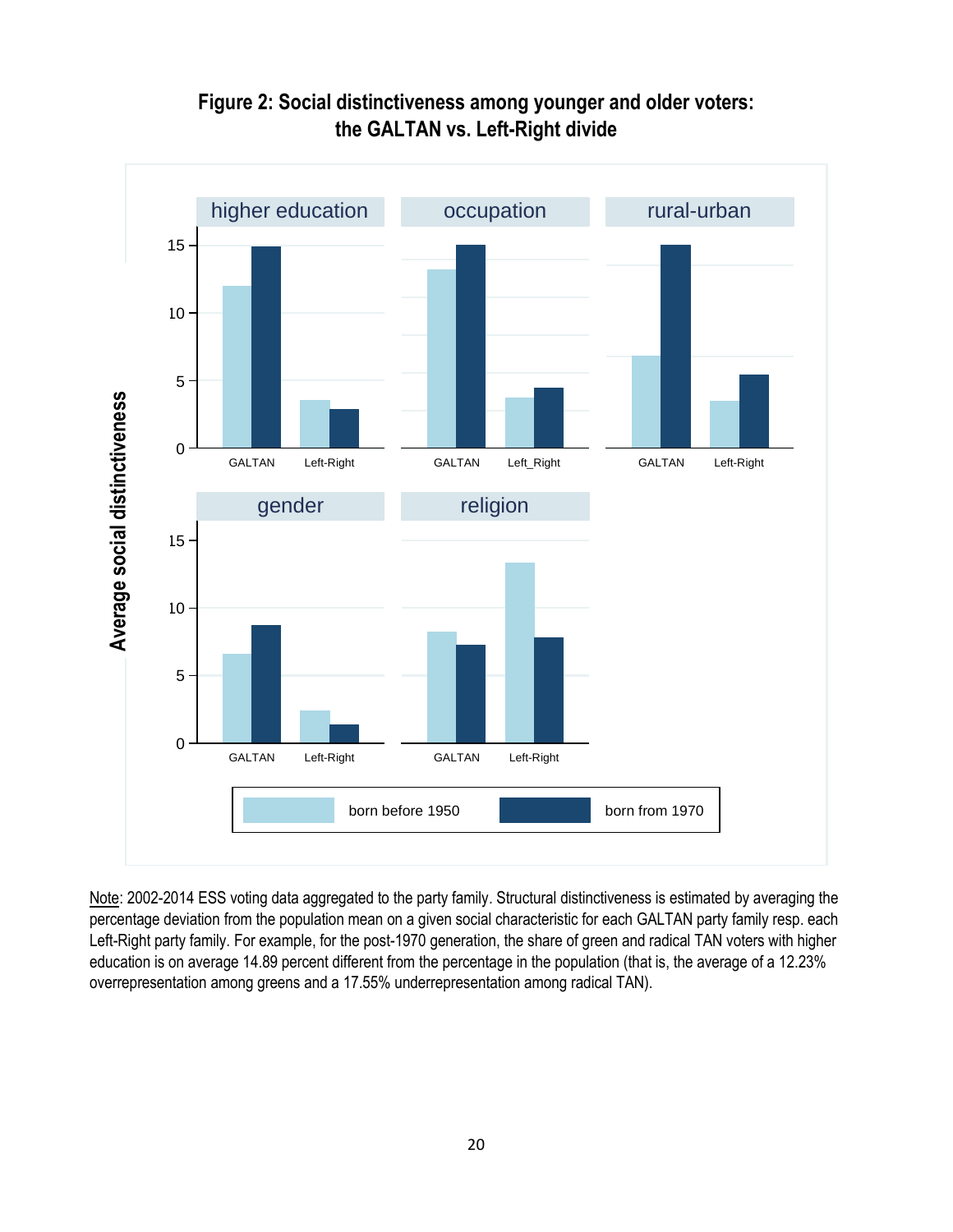## **Table 2: Party Structuration and party ideology**

|                                                                                                                                         | Model 1<br><b>All parties</b>                                                                                              | <b>Model 2</b><br><b>All parties</b>    | Model 3<br><b>All parties</b>            | Model 4<br><b>Parties with</b><br>5-15% vote | Model 5a<br><b>Northwest</b><br><b>Europe</b> | Model 5b<br><b>Southern Europe</b>   | Model 5c<br><b>Eastern Europe</b>      |
|-----------------------------------------------------------------------------------------------------------------------------------------|----------------------------------------------------------------------------------------------------------------------------|-----------------------------------------|------------------------------------------|----------------------------------------------|-----------------------------------------------|--------------------------------------|----------------------------------------|
| Party family (ref=Radical Tan)<br>Conservatives<br>Liberals<br>Christian democrats<br>Social democrats<br><b>Radical left</b><br>Greens | $1.419***$ (.290)<br>$1.759***$ (.262)<br>(.312)<br>0.559<br>$1.368***$ (.293)<br>$1.335***$ $(.302)$<br>$2.554***$ (.317) |                                         |                                          |                                              |                                               |                                      |                                        |
| <b>GALTAN</b><br>Left-right                                                                                                             |                                                                                                                            | $-0.364***$ (.029)<br>$0.129***$ (.032) |                                          | $-0.344***$ (.044)<br>0.093<br>(.053)        | $-0.432***$ (.041)<br>$0.107*$<br>(.045)      | $-0.207$ * (.092)<br>0.038<br>(.116) | $-0.265***$ (.058)<br>$0.244**$ (.066) |
| <b>Immigration</b><br><b>European integration</b>                                                                                       |                                                                                                                            |                                         | $0.256***$ (.036)<br>$0.150**$<br>(.054) |                                              |                                               |                                      |                                        |
| <b>Vote</b><br><b>Country dummies</b>                                                                                                   | $-0.047**$ (.013)<br><b>YES</b>                                                                                            | $-0.045***$ (.010)<br><b>YES</b>        | $-0.053***$ (.012)<br><b>YES</b>         | $-0.094$ (.054)<br><b>YES</b>                | $-0.041**$ (.013)<br><b>YES</b>               | $-0.086**$ (.023)<br><b>YES</b>      | $-0.001$<br>(.020)<br><b>YES</b>       |
| $R^2$<br>Number of parties                                                                                                              | 0.655<br>161                                                                                                               | 0.736<br>161                            | 0.675<br>154                             | 0.718<br>89                                  | 0.684<br>98                                   | 0.736<br>29                          | 0.651<br>61                            |

Note: OLS unstandardized coefficients with standard errors in brackets; \*\*\*sign<.001 \*\*sign<.01 \*\*sign<.05. Source: 2002-2014 ESS voting aggregated to the party for the dependent variable; CHES data for the independent variables.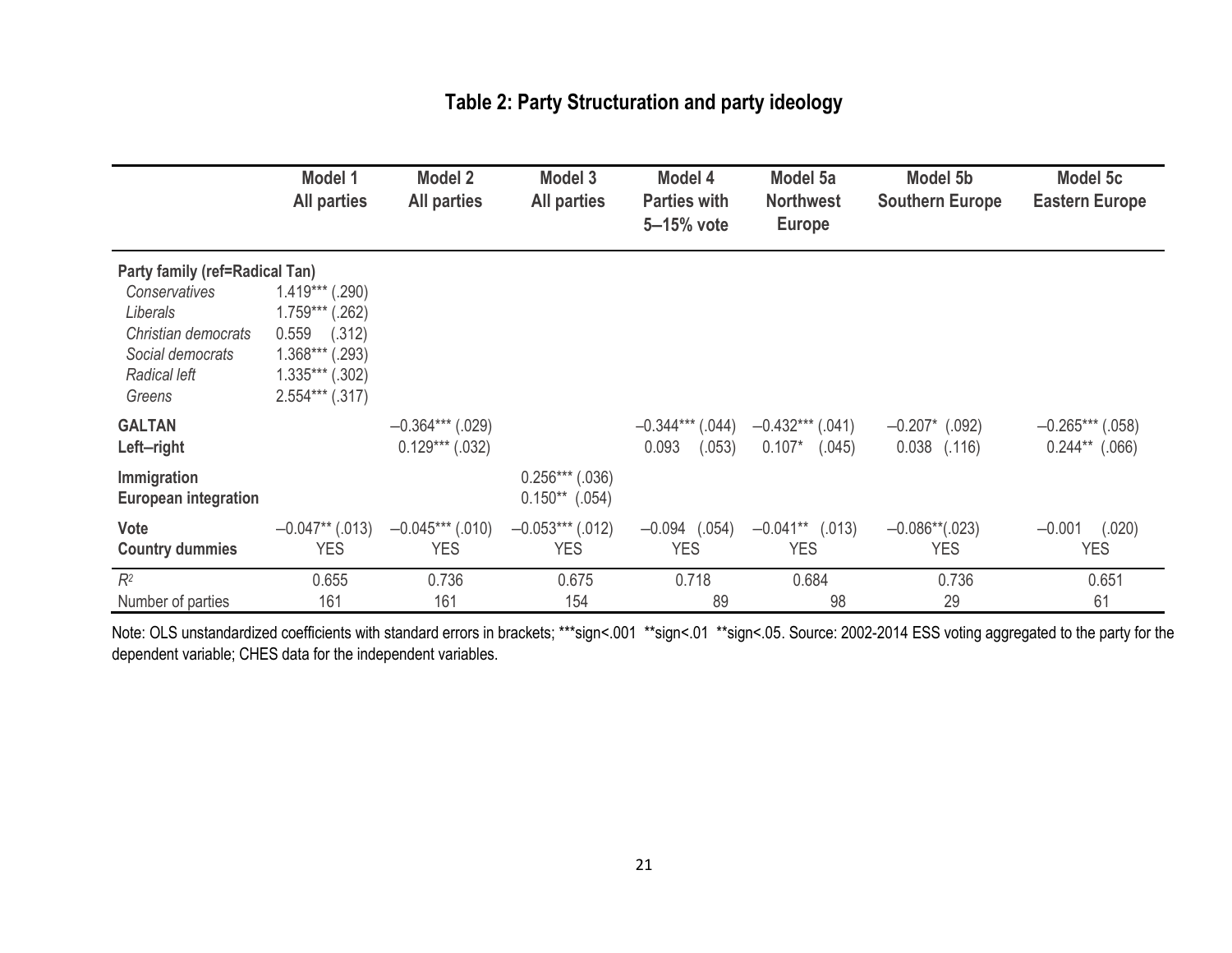

**Figure 3: Party ideology and party structuration**

Note: 161 individual political parties by their GALTAN position (CHES) and their score on party structuration (ESS), whereby low scores indicate an overrepresentation of voters with social characteristics associated with antitransnationalism and high scores indicate an overrepresentation of voters with pro-transnational social characteristics.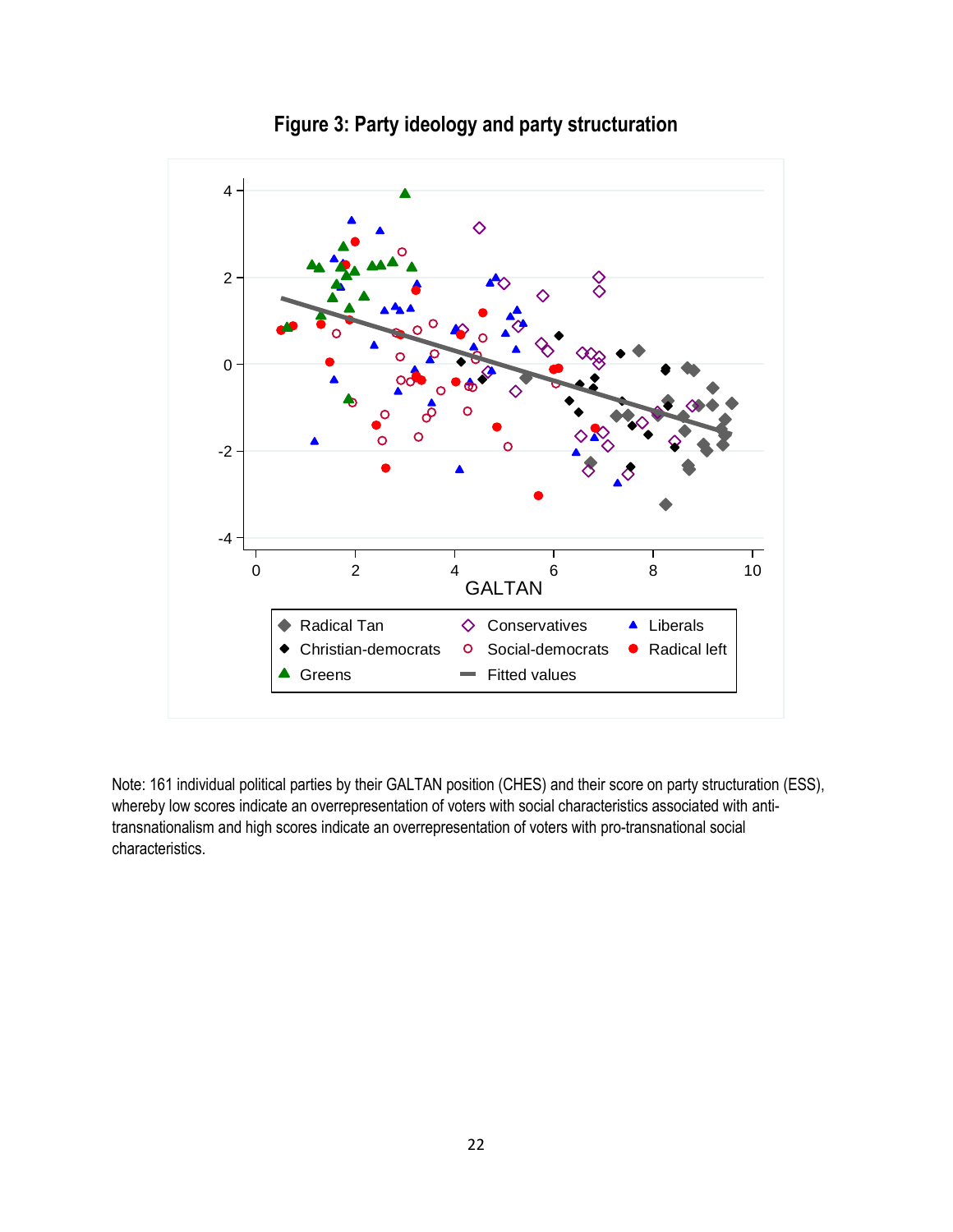|                        | <b>Education</b><br>(higher) | <b>Occupation</b><br>(socio-<br>professional or<br>manager) | Location<br>(urbanized) | Gender<br>(female) | <b>Religion</b><br>(secular) |  |
|------------------------|------------------------------|-------------------------------------------------------------|-------------------------|--------------------|------------------------------|--|
| <b>GALTAN</b>          | $-0.034***$                  | $(.003)$ $-0.023***$ $(.003)$                               | $-0.017***$ (.003)      | $-0.009**$ (.003)  | $-0.028***$<br>(.005)        |  |
| Left-right             | $0.019***$ (.004)            | $0.010**$ (.003)                                            | $0.008*$ (.003)         | (.003)<br>$-0.003$ | $-0.004$<br>(.005)           |  |
| Vote                   | $-0.007***$                  | $(.013) -0.002**(.001)$                                     | $-0.004***$ (.001)      | 0.001<br>(.001)    | $0.000$ $(.002)$             |  |
| <b>Country dummies</b> | <b>YES</b>                   | <b>YES</b>                                                  | <b>YES</b>              | <b>YES</b>         | <b>YES</b>                   |  |
| R <sup>2</sup>         | 0.713                        | 0.629                                                       | 0.662                   | 0.345              | 0.632                        |  |
| Number of parties      | 161                          | 161                                                         | 161                     | 161                | 161                          |  |

# **Appendix 1 -- Party Structuration by individual characteristic and party ideology**

Note: OLS unstandardized coefficients with standard errors in brackets; \*\*\*sign<.001 \*\*sign<.01 \*\*sign<.05. Source: 2002-2014 ESS voting data aggregated to the party for the dependent variables and CHES data for the independent variables.